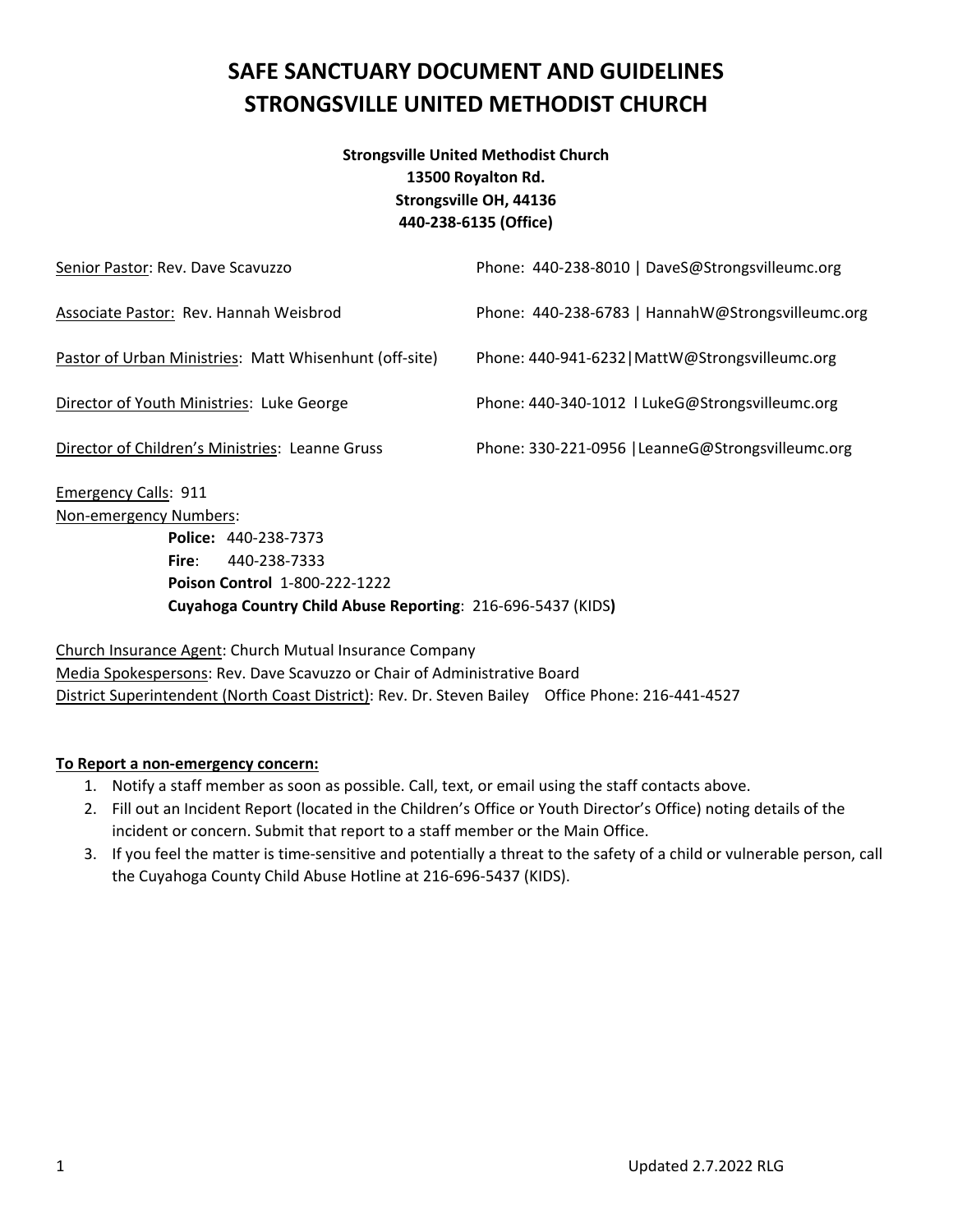#### **STRONGSVILLE UNITED METHODIST CHURCH SAFE SANCTUARY GUIDELINES**

#### TABLE OF CONTENTS

#### **Safe Sanctuary Guidelines Page**

| I.    | <b>Introduction and Purpose</b>                              | 3  |
|-------|--------------------------------------------------------------|----|
| ΙΙ.   | Definitions                                                  | 4  |
| III.  | Selection and Screening of Church Staff and Volunteers       | 5  |
| IV.   | Supervision of Children, Youth, and Vulnerable Adults        |    |
| V.    | Social Media and Technology                                  | 9  |
| VI.   | Safe Sanctuary Hosts                                         | 11 |
| VII.  | <b>Ministry Coordinators</b>                                 | 11 |
| VIII. | Response to Injuries and Accidents                           | 12 |
| IX.   | Response to Incidents of Indiscretion                        | 12 |
| Х.    | Response to Allegations of Abuse                             | 13 |
| XI.   | <b>Education of Persons Who Work With Vulnerable Persons</b> | 15 |
| XII.  | Sex Offender Attendance Guideline                            | 15 |
| XIII. | Special Issues or Exceptions                                 | 15 |

#### **Best Practices and Quick Reference** 16

**Forms –** (attached at end of packet)

 Accident Report Incident Report Report of Alleged Abuse Emergency Medical Permission Form

#### **Appendix** – (held by Safe Sanctuary team, available upon request)

Safe Sanctuary Application Youth

Safe Sanctuary Application Adult

Designated Transportation Provider/DMV Check

Criminal Background Check

Event Specific Form

Interview Guidelines

Written Record of Contact with an Applicant

Reference Interview

Guidelines for Handling Safe Sanctuary Information and Forms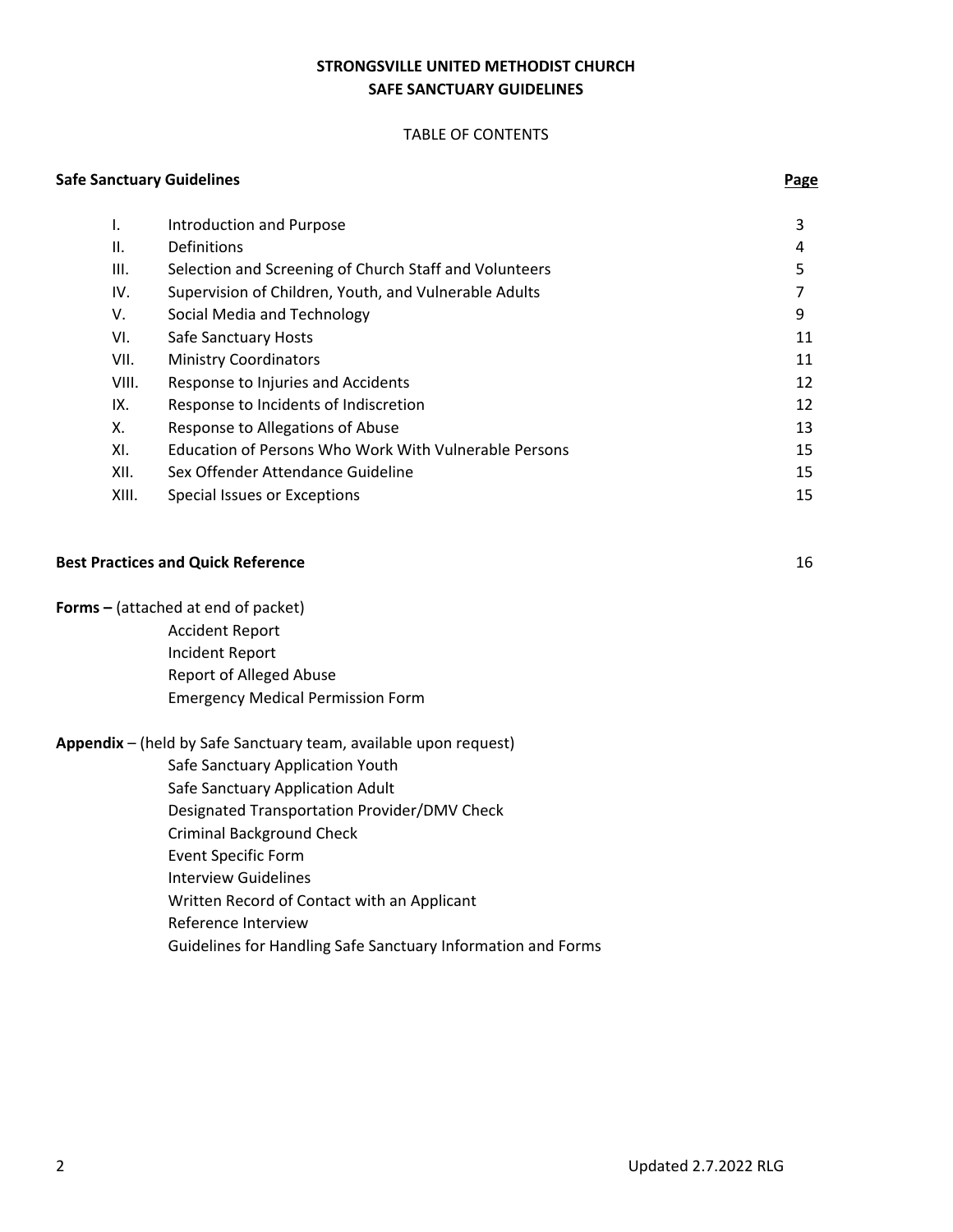### **STRONGSVILLE UNITED METHODIST CHURCH SAFE SANCTUARY GUIDELINES**

Strongsville UMC believes in the value of children, youth, and vulnerable people and that we're called to care for them in all our ministries. Jesus said, "Whoever welcomes one such child in my name welcomes me. If any of you put a stumbling block before one of these little ones who believe in me, it would be better for you if a great millstone were *fastened around your neck and you were drowned in the depth of the sea*." (Matthew 18:5‐6)

### **I. INTRODUCTION AND PURPOSE**

A central tenet of the Christian faith is the inherent value and worth of all children, youth and vulnerable adults. The Strongsville United Methodist Church has a responsibility to provide such guidelines and guidelines that respect and protect the inherent value and worth of all persons who participate in worship, Christian education, and Church‐related activities. Children and vulnerable adults are least able to protect themselves in our society and are particularly vulnerable to abuse and neglect.

In April 1996, the General Conference of the United Methodist Church adopted a resolution aimed at reducing the risk of sexual abuse in the Church. The following is an excerpt from that resolution:

Our Christian faith calls us to offer both hospitality and protection to the little ones, the Children. The Social Principles of the United Methodist Church state that "...children, youth, and vulnerable persons must be protected from economic, physical and sexual exploitation and abuse." Tragically, Churches have not always been safe places for children. Child, youth, and vulnerable person sexual abuse, exploitation and ritual abuse . . . occur in Churches, both large and small, urban and rural. The problem cuts across all economic, cultural and racial lines .... God calls us to make our Churches *safe places, protecting children and other vulnerable persons from sexual and ritual abuse.*

 *"People were bringing little children to him in order that he might touch them; and the disciples spoke sternly to them. But when Jesus saw this, he was indignant and said to* them "Let the little children come to me; do not stop them; for it is to such as these that The kingdom of God belongs. Truly, I tell you, whoever does not receive the kingdom of God as a little child will never enter it. And he took them up in his arms, laid his hands on  *them, and blessed them."* (Mark 10:13‐16)

Jesus highlighted not only the faith and openness of children, but also their vulnerability. This vulnerability puts children, youth, and other vulnerable persons at risk, but it also places them close to God. Their dependence on God may be what Jesus was trying to get his disciples to see as a model for their own faith. This vulnerability and dependence makes the protection and support of the community of faith even more important. Jesus was teaching that, within the community of believers, there must be protection for each of us in our dependence on God and on each other. As followers of Christ, we resolve to protect children, youth, and vulnerable persons in their vulnerability and also to learn from them as we all grow in the faith.

The purpose of the Safe Sanctuaries Guideline of the Strongsville United Methodist Church is:

1. To provide guidelines specifically designed to protect children, youth, vulnerable adults, church staff members, and volunteers associated with the activities of the church.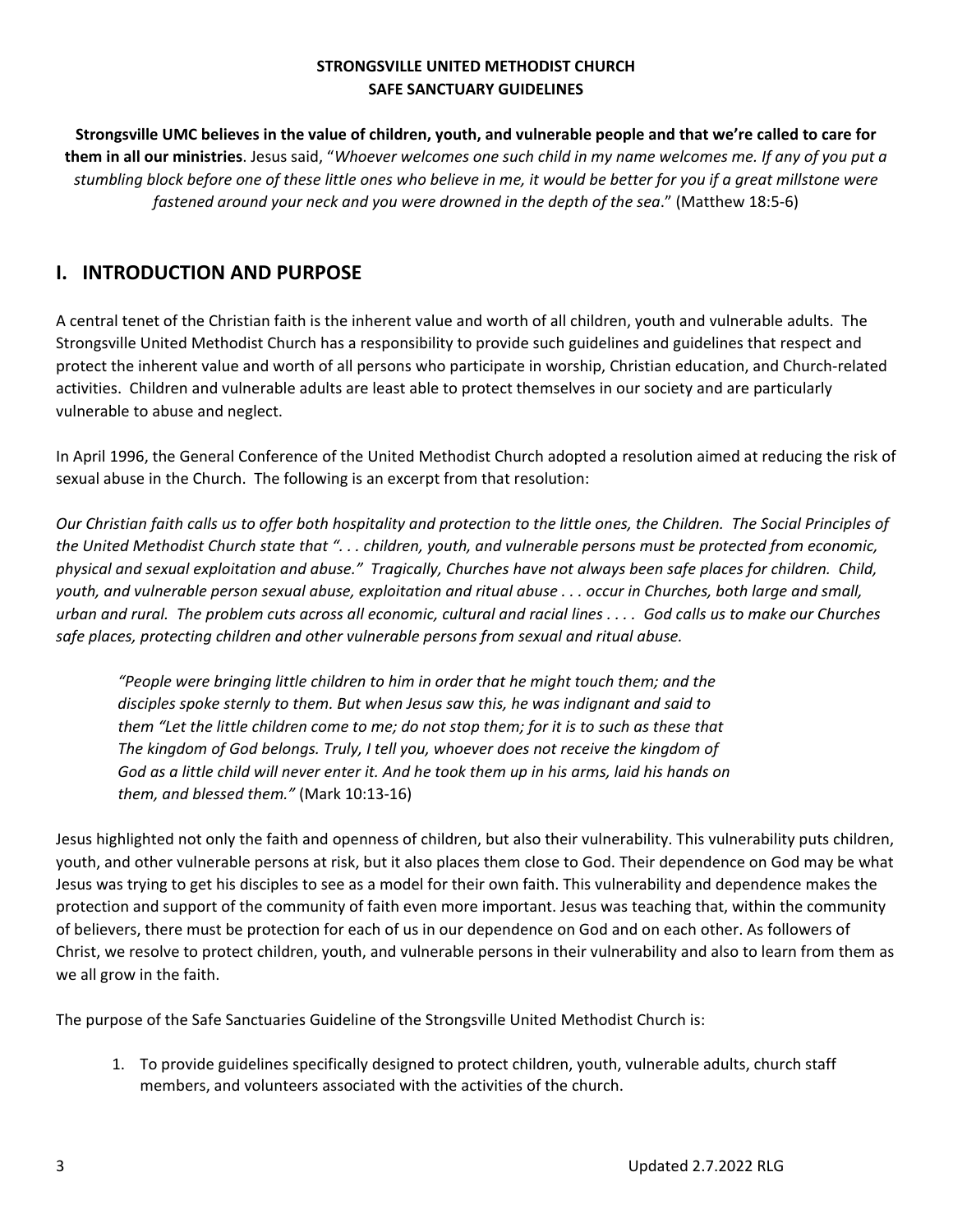- 2. To establish appropriate ways of responding to alleged, reported, or suspected incidents of abuse.
- 3. To be in a compassionate ministry with the affected persons, the alleged victim, the alleged victim's family, the accused, the accused's family, and the church family.

In covenant with all United Methodist congregations, we adopt this Guideline for the prevention of abuse in our Church, vowing to safeguard the children/youth and vulnerable adults of our Church from abuse and neglect:

- 1. Fairly, compassionately, and confidentially respond to alleged, reported, and suspected incidents of abuse.
- 2. Protect adults (paid and volunteer) from potential false allegations of abuse.
- 3. Limit the extent of the Church's legal risk and liability exposure.
- 4. Respond to all allegations in a fair and compassionate manner.
- 5. Strengthen our faith formation ministries.

### **II. DEFINITIONS**

*Abuse* ‐ The infliction of physical pain or injury or the willful deprivation of services necessary to maintain mental and physical health, by a caregiver or other person. Abuse consists of any of the following:

- 1. Engaging in any sexual activity with a child, youth, or vulnerable person (physical or visual), as defined under Chapter 2907 of the Ohio Revised Code; or
- 2. Endangering a child, youth, or vulnerable person as defined in Section 2919.22 of the Ohio Revised Code\*\*; or
- 3. Denying, as a means of punishment, proper or necessary subsistence, education, medical care, or other care necessary for a child, youth, or vulnerable person's health; or
- 4. Using restraint guidelines on a child, youth, or vulnerable person that may cause injury or pain; or
- 5. Administering prescription drugs to a child, youth, or vulnerable person without the written approval and ongoing supervision of a licensed physician; or
- 6. Providing alcoholic beverages or controlled substances to a child, youth, or vulnerable person; or
- 7. Commissioning any intentional act that results in any injury or death to a child, youth, or vulnerable person; or
- 8. Inflicting physical or mental injury that threatens to harm a child, youth, or vulnerable person's health, welfare, or safety.

\*\*In its present form, this law defines "child endangerment" to include any of the following: (1) abuse; or (2) torture or cruel abuse; or (3) corporal punishment or other physical discipline (e.g., such as spankings) or prolonged cruel restraint, which is excessive under the circumstances, and which could likely physically injure the child; or (4) repeated, uncalled‐for discipline which, if continued, would seriously impair the child's mental health or development; or (5) involving the child in any obscene, sexually-oriented, or nudity-oriented activity or conduct. (*This also applies to vulnerable adults*).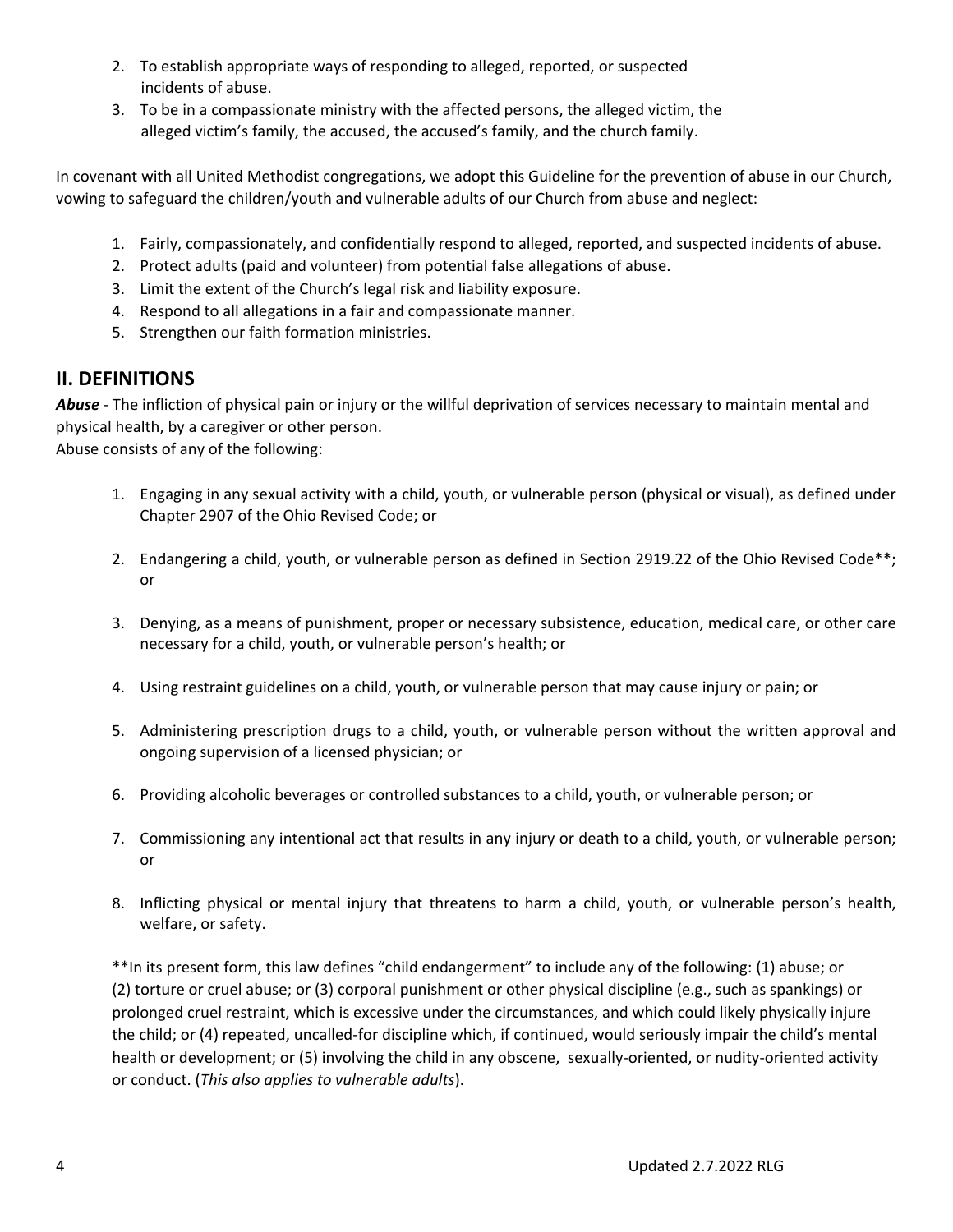Adult - A person at least 18 years of age and graduated high school and at least 5 years older than those being supervised.

*Caregiver* ‐ An individual who has responsibility for the care of a vulnerable person as a result of a family relationship, or who has assumed that responsibility voluntarily, by contract, or as a result of the ties of friendship.

*Child or Minor* ‐ A person under 18 years of age

*Emotional Abuse* – The intentional or reckless infliction of emotional or mental anguish, or the use of a physical or chemical restraint, medication or isolation as punishment or as a substitute for treatment or care of any vulnerable person.

*Exploitation* – The expenditure, diminution, or use of the property, assets or resources of a vulnerable person without the express voluntary consent of that person or his or her legally-authorized representative.

*Financial Exploitation* – The use of deception, intimidation, undue influence, force or threat of force to obtain or exert unauthorized control over a vulnerable person's property, with the intent to deprive the vulnerable person of that property.

*Intern –* Paid or unpaid person including but not limited to choral scholars, choral conductors, Artist in Residence

*Neglect* – The failure of a caregiver or other person to provide reasonably adequate food, shelter, clothing, medical services, medication or health care for a vulnerable person.

*Ritual Abuse* – regular intentional physical, sexual, or psychological violations of a vulnerable person to appeal to a higher authority of power

*Staff Person* – Any person employed by the church.

*Volunteer* – A Safe Sanctuary trained person who assists in conducting activities for vulnerable persons.

*Vulnerable Person*– Any child or youth, as well as any adult whose behavior indicates that he or she is mentally or emotionally incapable of adequately caring for himself or herself and his or her interests without adverse consequences to himself or herself or others, or who, because of physical or mental impairment, is unable to protect himself or herself from abuse, neglect, exploitation, sexual abuse, or emotional abuse by others.

**Safe Sanctuary** - Guidelines developed to protect our vulnerable persons in order to make our congregation a safe place where everyone may experience the abiding love of God and fellowship within the community of faith. This includes children's check in/out guidelines, training and background checks for those working with vulnerable persons, and guidelines that guide the interaction of children, youth and adults.

### **III. Selection and Screening of Church Staff and Volunteers**

Although our concern for children, youth and vulnerable adults leads us to be saddened when any form of child abuse takes place anywhere, our major guideline need is to be certain that abuse does not occur within the framework of any Strongsville United Methodist Church program or ministry. This outline is intended to help our congregation make Strongsville United Methodist Church a truly safe and caring place.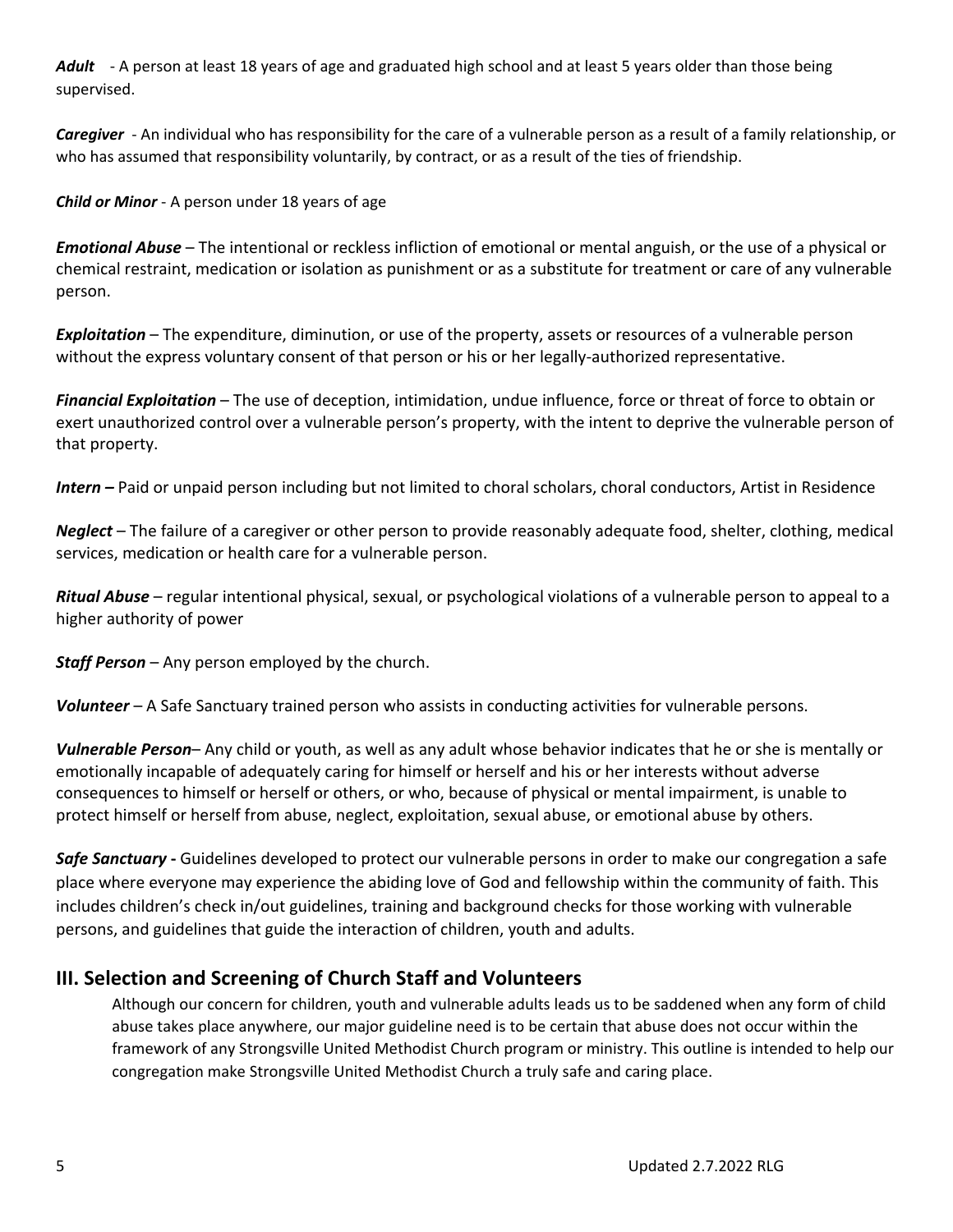In an effort to create a safe environment within our church, all church staff members, volunteers, and paid and unpaid interns who work either regularly or occasionally, on or beyond the church ground, will be screened and will be trained on Safe Sanctuary practices and guidelines and abuse issues.

The guideline for selecting and screening is as follows: The Staff Parish Relations Committee may set additional screening and performance standards for paid staff.

- 1. Each person being considered to work with any church program, whether as a volunteer or paid staff person, shall complete the application form and submit to a background check (or any background check service Strongsville UMC may purchase). They must also supply Strongsville UMC with names and contact information for 3 references on the Reference form.
- 2. In accordance with church guidelines, applicants for any paid positions must have a BCI and FBI fingerprint check as well as DMV check.
- 3. Before placing the applicant in a position of responsibility, the pastor, church staff member, or lay person responsible for the ministry will review the submitted application and results from the background check to determine if the applicant will be interviewed. Indications that an interview must take place include:
	- a. The person is a newcomer to Strongsville United Methodist Church and/or to Strongsville, Ohio.
	- b. The person wants to work alone.
	- c. The person or background check has indicated that he/she has been charged with a crime against children, youth, or vulnerable persons. (Persons who have been previously convicted or have pleaded guilty or no contest to a crime against children, youth, or vulnerable persons will not be placed in a position involving access to children, youth, or vulnerable persons.)
	- d. The Department of Motor Vehicle report indicates that the person has a number of concerning driving violations based on the discretion of the Safe Sanctuary team and/or lead pastor.
	- e. Upon checking references, issues are raised which require clarification.

Interviews will follow the interview guidelines provided in the appendix of this guideline and be conducted by the pastor, church staff member, the layperson responsible for the ministry, or through the use of a designated person(s).

The results of the interview, especially when sensitive areas have been discussed, should be kept confidential and only disclosed to those persons requiring this information in order to make a decision as to whether the applicant should be accepted as a volunteer.

- 4. Whether or not an interview is conducted, the pastor, church staff member, or lay person responsible for the ministry will contact the three references provided on the application form. A written record of such contact will be retained with the application form (see appendix of this guideline).
- 5. Before beginning work with either children, youth, or vulnerable adults, each volunteer, staff, or intern will:
	- Sign a statement that he/she has read, has understood, and has agreed to abide by the church's Safe Sanctuaries Guideline. (Such statement is a part of the application form.)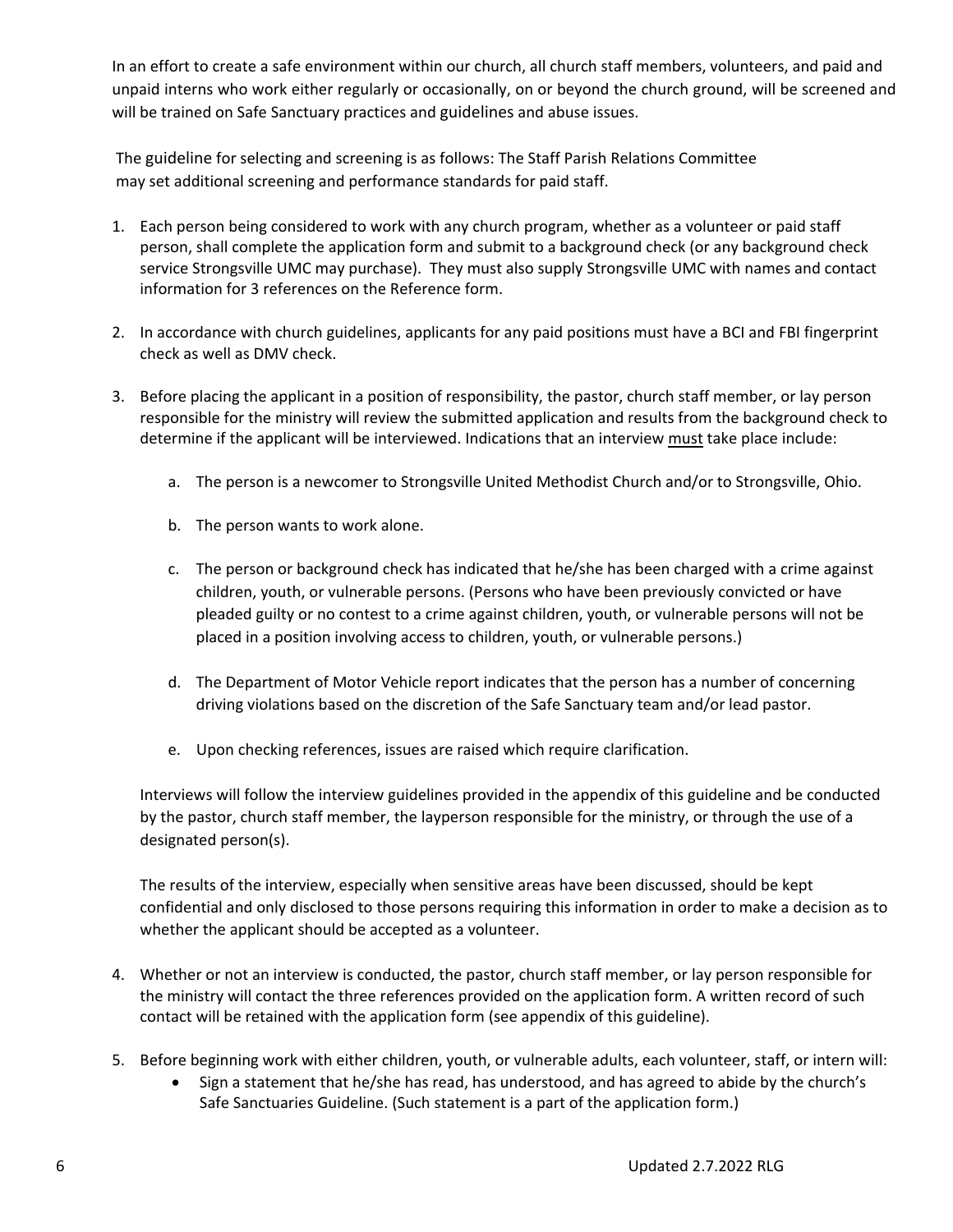Complete other training as detailed in section XI: Education of Persons Who Work with Vulnerable Persons.

In the unfortunate situation where it has been determined that an applicant should not work with children/youth/vulnerable persons, the church needs to handle such a decision in a confidential manner which is sensitive to that person.

### **IV. Supervision of Children, Youth, and Vulnerable Adults**

### **Emergency Medical/Permission Forms**

Emergency Medical/Permission Forms need to be completed and updated by the parent and/or guardian each year for all children, youth and adults involved in the programs of the church. This form includes medical treatment information, permission for all activities that do not involve travel or overnight stays, as well as parental/guardian permission for SUMC to post photos on websites, publications, and bulletin boards.A master copy and a portable copy of the forms will be kept in the education office. It is the activity facilitator's responsibility to carry the portable copy of the forms during his/her events. A separate event-specific permission form is required for all events that involve travel or overnight stays. It is recommended that all separate permission forms must be distributed at least 2 weeks before they are due.

### **Supervision of Classroom Activities**

A concerted effort will be made to provide at least two adults, non‐related, non‐cohabiting, for all classroom activities involving vulnerable persons. When two adults are not available, a designated person will periodically check the rooms and be aware of the children/youth's whereabouts if they leave the classroom area. While recognizing the important role of youth volunteers in children/youth ministries and in an effort to ensure a safe environment, all activities involving children and youth will be supervised by at least one adult who is eighteen years of age or older, high school graduate or equivalent. Persons supervising activities must be at least 5 years older than the children or youth they are supervising.

### **Special Rules for Supervision of Specific Activities**

**Child/Youth Advising –** In instances of child/youth conversations where circumstances dictate that conversation will be most effective on a one‐on‐one basis, church staff may meet individually with a child/youth with the awareness and previous consent of that individual's parent or legal guardian. Exceptions to consent may be made for emergencies. Conversation should take place in an open and/or visible setting. Volunteers should share conversations with the pastors or staff who supervise the ministry they are involved in and encourage student to speak with staff or pastor.

**Confirmation Mentoring Program**: In instances of confirmation and youth mentoring where circumstances dictate that mentoring is most effective on a one‐on‐one basis, a confirmation mentor may meet individually with a child or youth in the home of the confirmand when that individual's parent or legal guardian is present in the home. One on one mentoring is permissible when in a public place and the parent or guardian is knowledgeable or in proximity. Mentoring may also take place in the church if in a relatively open area and the parent or a designated adult is present in the church and are aware of the meeting**.**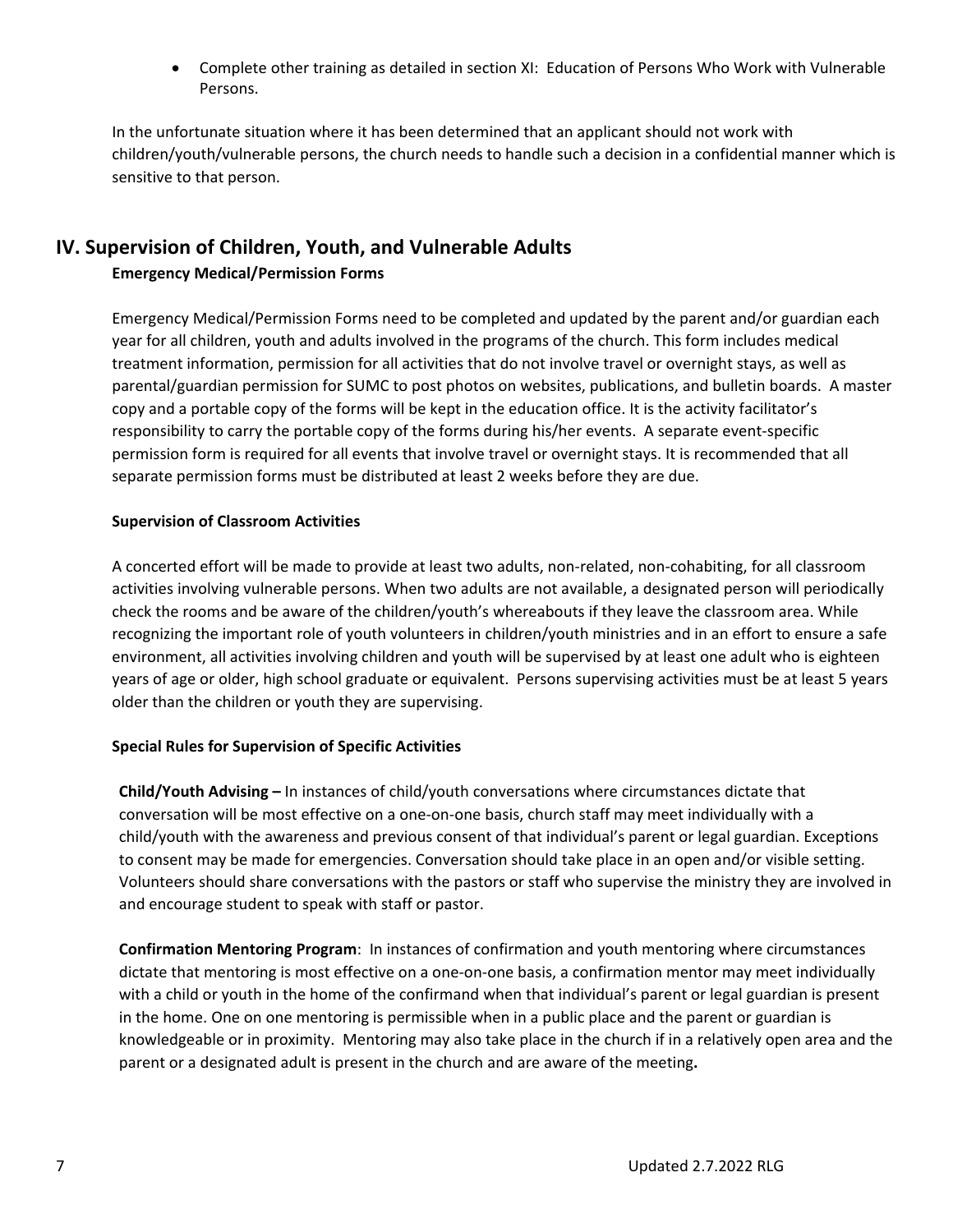**Dismissal from Group Events**: In group events, it may be inevitable that one child's or youth's transportation from the event arrives after all other children/youths' transportation has arrived. In those circumstances, a child/youth may unavoidably be in the individual presence of an adult. In the event this circumstance is unavoidable, the adult in charge should exercise best practices for the well‐being of vulnerable persons. We strongly suggest calling another Safe Sanctuary trained person to listen in or record the conversation as a third party.

Youth are not allowed to leave the church property unsupervised during an event without parental permission.

### **Off‐Site, Trip and Retreat Supervision**

- There shall be at least two adults present for all trips, retreats, and other times that children/youth gather at or away from the church building.
- There shall be at least one adult of each gender present at co-ed overnight events. At single gender overnight events, at least one of the two or more adults present will be of the same gender as the children/youth.
- In situations where two adults are not available per room where children/youth are staying overnight, then no adult should stay alone in a specific room with the children/youth. Parents should be made aware of housing accommodations.
- Permission slips including permission for emergency medical care shall be carried by the person in charge of each trip and/or retreat.
	- a. Parent must receive contact info to include:
		- i. start/stop times
		- **ii.** location of event
		- **iii.** program content
		- **I** iv. lodging information
		- v. covenant rules expected of their child

b. Staff/volunteer/drivers must receive:

- i. all contact information for parents
- ii. signed parent/guardian permission/liability form
- iii. health/emergency information

### **Designated Transportation Provider**

- Drivers must be known to the designated leader of the event.
- Drivers must have a current "Designated Transportation Provider Form" on file as well as a valid state driver's license, proof of insurance, and be at least 21 years old.
- Drivers must obey all traffic laws and speed limits.
- All passengers including adults must use an individual seat belt while traveling.
- Drivers must transport more than one student at a time
- Students are not permitted to drive as part of youth events, transporting other youth.
- Driver must not deviate from agreed upon route.

#### **Open Door Guideline**

Parents/guardians, volunteers, or staff of the church may visit and observe the program at any time.

#### **Sign‐In/Sign‐Out Guideline**

Persons responsible for children, infants through fifth grade, will register their children and indicate the pre‐ authorized person(s) to whom their children may be signed out for both Sunday School and other children's activities.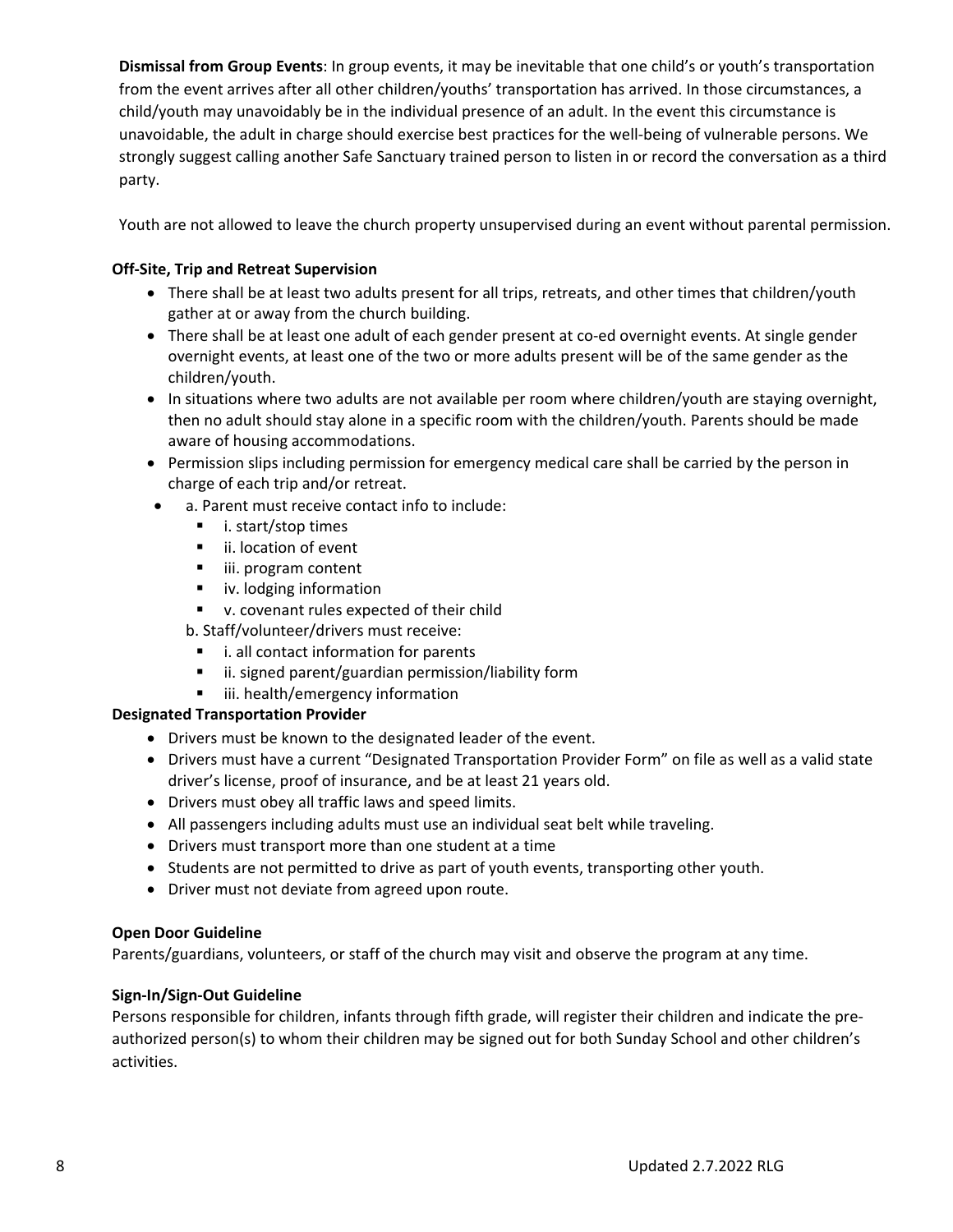#### **Abduction by A Non‐Custodial Person**

If a parent or guardian has made the SUMC aware of a possible threat of abduction by a non‐custodial parent or other relative that the courts have deemed unfit to have access to a particular child or children/ youth or vulnerable adult the SUMC will request and keep on file a letter and/or some other official document that indicates who is not to have access to that/those child/children or vulnerable adult. It is incumbent on the parent or guardian to notify the adult leader of the activity when the child or children/ youth or vulnerable adult are left in their care. Appropriate church staff will be made aware of the situation, and the authorities will be notified if an attempt or abduction occurs.

### **Record Retention**

All activities involving vulnerable persons should have a written record of the names of participants and supervisors. Records should be kept for at least three years. Church activities/meetings, whether onsite or off‐ site and any non-church building use involving vulnerable persons, should be on the church calendar. Examples include rehearsals, mentoring, meetings and small groups. Stephen Ministry will maintain records according to Stephen Ministry guidelines. (Any church sponsored group that meets with children, youth, or vulnerable adults will keep record of visits).

### **Restroom and Diaper Change Guidelines**

- Diaper changes in open view
- If assistance is needed (especially with young children) ask another volunteer to be present with you if possible.

### **Appropriate Forms of Touch**

- Touching between an adult and a youth, child, or vulnerable adult should only occur in the presence of *other adults.*
- Practice appropriate forms of touch. Safe places to touch a vulnerable person are hand, shoulder and upper back. A *side‐on hug of the shoulders is preferred. Never* against a person's verbally or non‐ verbally expressed discomfort, such as crossed arms or stepping back.
- A person's preference not to be touched should be respected by all persons and includes adult to vulnerable person, youth to youth and child to child.
- *The adult should respond to the child's need for comfort and encouragement and not base touching on their own emotional needs.*

### **V. Social Media and Technology**

Given the increased use of technology and social media in the life of the church and its individual members, faith communities have a responsibility to define social media guidelines that uphold the covenant to create Safe Sanctuaries for vulnerable persons. To this end, following are guidelines for the use of social media, technology and the internet:

- We will protect the privacy and identity of all vulnerable persons in online writings, postings and discussions.
- Volunteers and staff must not post photos or video that identifies vulnerable persons by name, address, or other specific identification on any online site or printed publication without written consent from a parent or legal guardian.
	- o Furthermore, volunteers and staff may not post photos or videos of vulnerable persons on their own personal social media accounts including, but not limited to: Facebook, Snapchat, Twitter, Instagram, etc.
- All social media groups (Facebook, Snapchat, etc.) associated with preschool, children's or youth ministry areas should be designated as "closed" groups, requiring all those who wish to gain access to be approved by the group's administrator(s).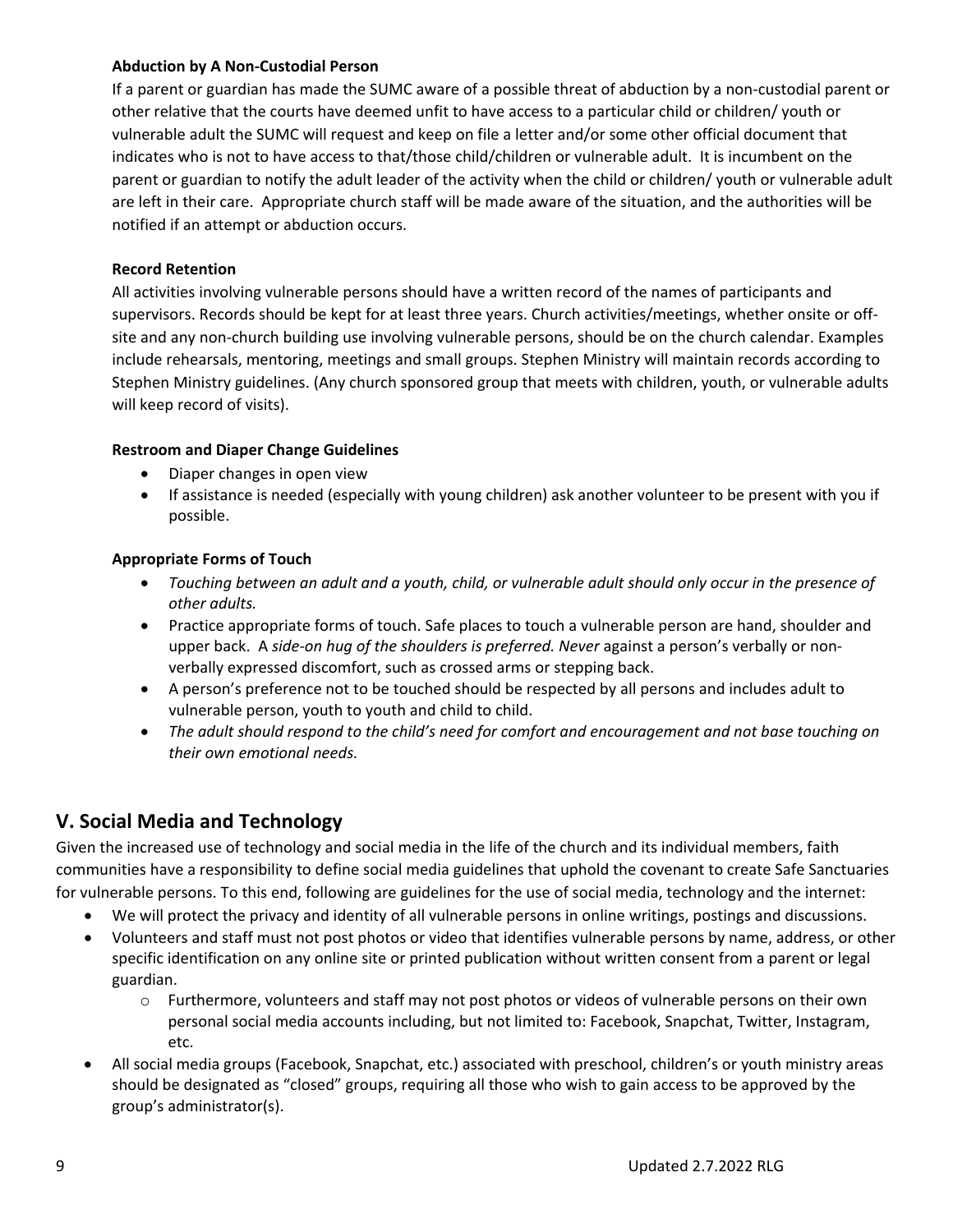- All church‐related social media groups (Facebook, Snapchat, etc.) and pages must have at least two administrators. If an administrator is no longer associated with the ministry, that individual's administrative status must be revoked.
- Photos of vulnerable persons may only be published or posted on social media (Facebook, Snapchat, etc.) after a photo release has been signed by their parent/guardian. It is suggested that all permission slips contain a statement that approval to participate in the event includes approval for photographs to be used in church‐ related media. Photos used in other mediums, such as church newsletters, websites, blogs, twitter pics, etc., must not include any identifying information of minors without permission.
- Photos may only be posted to the social media (Facebook, Snapchat, etc.) page by page administrators. Adults (staff, volunteers, parents, etc.) should not identify minors in photographs posted online or in print. Individuals (including minors) are welcome to identify (i.e. "tag") themselves.
- When checking in on Foursquare, Facebook, or any location tagging social media, only "check in" yourself. Never check in minors. Be sensitive to tagging or revealing other participants' location without their expressed permission. Rather, create a hashtag to facilitate conversation.
- In the case of clergy/professional staff and church member online connections, friend requests, follow requests, circle requests, etc. should be initiated by the church member, especially if the church member is a vulnerable person.
- We will maintain appropriate relational boundaries with minors.
- No adult shall initiate social media (Facebook, Snapchat, etc.) contact with or "friend" a vulnerable person. When accepting the "friend" requests of a vulnerable person, care should be taken to respect the ministry and discipleship work of the local faith community to which they belong. Any conversations on Social Media with vulnerable persons shall occur in open channels, or with multiple parties present in the conversation thread.
- When emailing, texting, tweeting, posting or messaging a vulnerable person, adults should copy another adult (ideally a parent or guardian) on the message, or post it in a public venue (i.e. a Facebook wall as opposed to a private message). This will allow adults to maintain the "two adults present" Safe Sanctuaries standard when using social media. Platforms promising discrete conversations and secrecy (Snapchat, etc.) should be avoided.

### **CYBERBULLYING**:

- We shall not engage in, encourage or condone cyber-bullying. Every children's ministry and youth ministry group, and adult volunteer training session will include types and consequences of cyber‐bullying, including how to identify it and how to report it.
- Cyberbullying is "Online Bullying" that happens when child/youth use the internet, cell phones or other devices to send or post text or images intended to hurt or embarrass another person. Any digital device can be used and probably has.
- Types of Cyberbullying:

**Denigration:** Putting mean messages online intended to make fun of someone.

**Exclusion:** Intentionally leaving someone out of a group, online group or activity.

**Outing:** Sharing secrets about someone online including private information, pictures and videos. **Trickery**: tricking someone into revealing personal information, then share it with others.

**Impersonation:** Pretending to be someone else when sending or posting mean or false messages. Harassment: Repeatedly sending malicious messages to someone online.

**Cyberstalking:** continuously harassing and denigration including threats of physical contact or harm. **Catfishing**: lure (someone) into a relationship by means of a fictional online persona.

• Reporting Cyberbullying

**Immediately:** don't respond or forward messages; keep evidence; block the person **Repor**t: to online service providers.

Law **Enforcement:** if it threatens violence; pornography; stalking and hate crimes. **Schools:** if child/youth is involved.

**Church:** if it resulted from a church sponsored event or group notify the church immediately so the Safe Sanctuary protocol can be followed.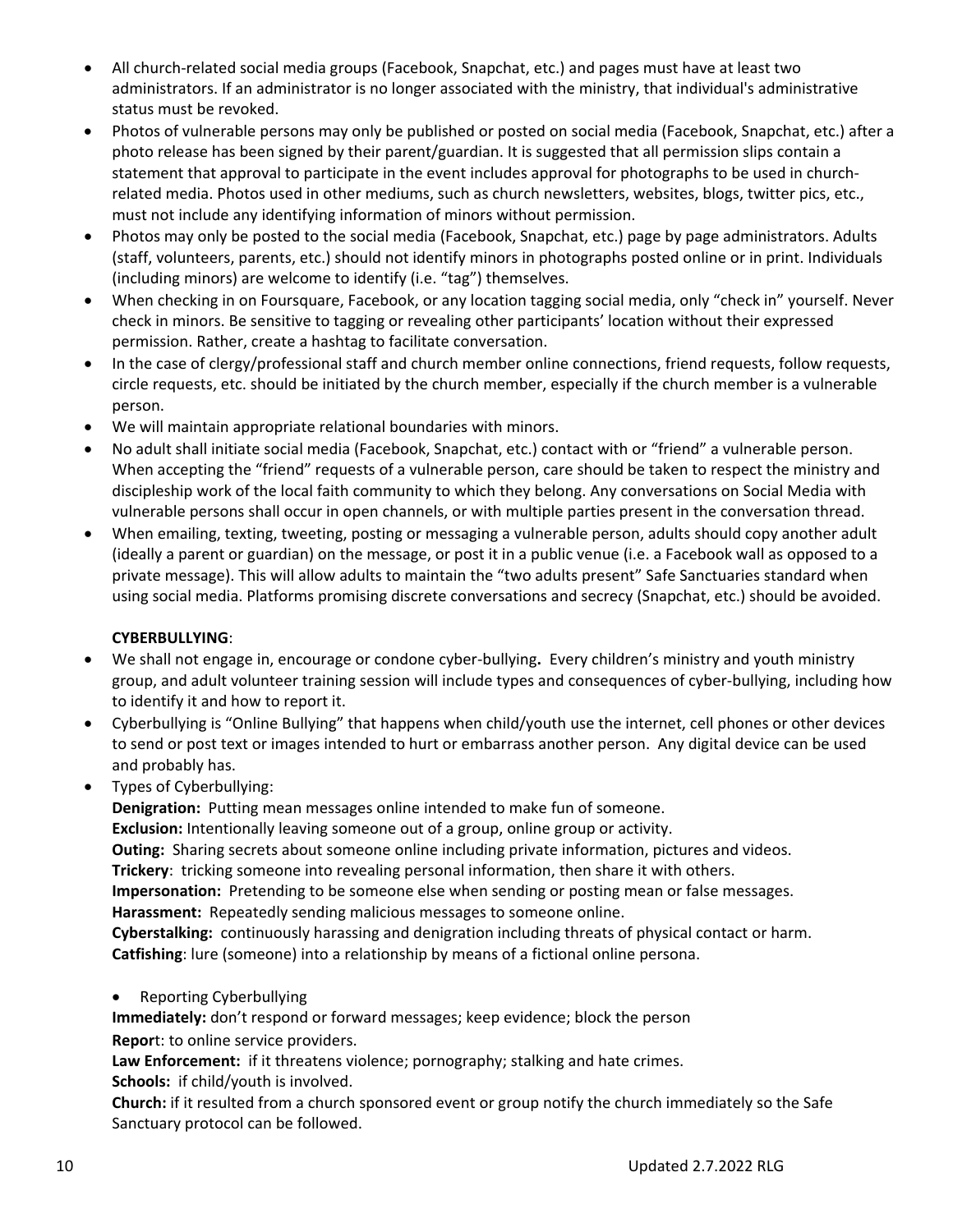In general, Strongsville UMC views social networking sites (e.g. Facebook, Twitter, and Instagram), personal websites, web Blogs and twitter accounts positively and respects the right of paid/volunteer staff to use them as a medium of self‐expression. If a person chooses to identify himself or herself as a paid/volunteer staff at a church sponsored event on such Internet venues, some readers of such websites, blogs or tweets may view the paid/volunteer staff as a representative or spokesperson of the church. In light of this possibility, Strongsville UMC requires, as a condition of participation in the event, that paid/volunteer staff observe the following guidelines when referring to Strongsville United Methodist Church, its programs or activities, its participants, and /or paid/volunteer staffs in a blog, on a social networking site, on a website or in a tweet:

- 1. Paid/volunteer staff must be respectful in all communications related to or referencing Strongsville UMC, its programs or activities, its participants, and /or paid/volunteer staffs.
- 2. Paid/volunteer staff must not use obscenities, profanity, or vulgar language.
- 3. Paid/volunteer staff must not use blogs, personal websites, networking sites or tweets to disparage Strongsville UMC, its programs or activities, its participants, and/or paid/volunteer staff.
- 4. Paid/volunteer staff must not use blogs, personal websites, networking sites or tweets to harass, bully, or intimidate participants, or paid/volunteer staff of events sponsored by Strongsville UMC. Behaviors that constitute harassment and bullying include, but are not limited to, comments that are derogatory with respect to race, religion, gender, sexual orientation, color, disability, sexually suggestive, humiliating, or demeaning comments, and threats to stalk, haze, or physically injure another person.
- 5. Paid/volunteer staff must not use blogs, personal websites, networking sites or tweets to discuss engaging in conduct that is prohibited by Strongsville UMC Guidelines, including, but not limited to, the use of alcohol and illegal drugs, sexual behavior, sexual harassment, and bullying.
- 6. Paid/volunteer staff should not post pictures on personal social media account, but may share SUMC posts to their personal account.

Any participant found to be in violation of any portion of this guideline may be unable to register for future Strongsville UMC sponsored events. Any paid/volunteer staff found to be in violation of any portion of this guideline may be subject to appropriate disciplinary action, up to and including dismissal.

### **VI. Safe Sanctuary Hosts**

In the event one time professionals will be providing leadership in events with vulnerable persons the following guidelines should be incorporated:

 ‐ Guest Leaders are defined as persons who are not affiliated with Strongsville UMC, not attending worship, groups, or other activities. Leaders affiliated with Strongsville UMC will follow Safe Sanctuary guidelines for background checks and training as described in the guideline.

 ‐ In the event Guest leaders will be needed on a one time basis, ministry leaders will provide trained and background checked Safe Sanctuary hosts to be present with the guest leader.

### **VII. Ministry Coordinators**

Persons who desire to coordinate ministries involving children, youth, and vulnerable adults should follow the steps listed below prior to beginning a ministry involving children, youth, and vulnerable adults.

1. Participate in Safe Sanctuary volunteer training.

2. Contact the Ministry Team Leader and/or staff liaison best connected to the ministry you desire to coordinate to share and discuss your ideas.

 3. Participate in annual training for ministry coordinators which includes but is not limited to the following: registration and attendance guidelines, annual volunteer training, scheduling, communication and financial guideline**.**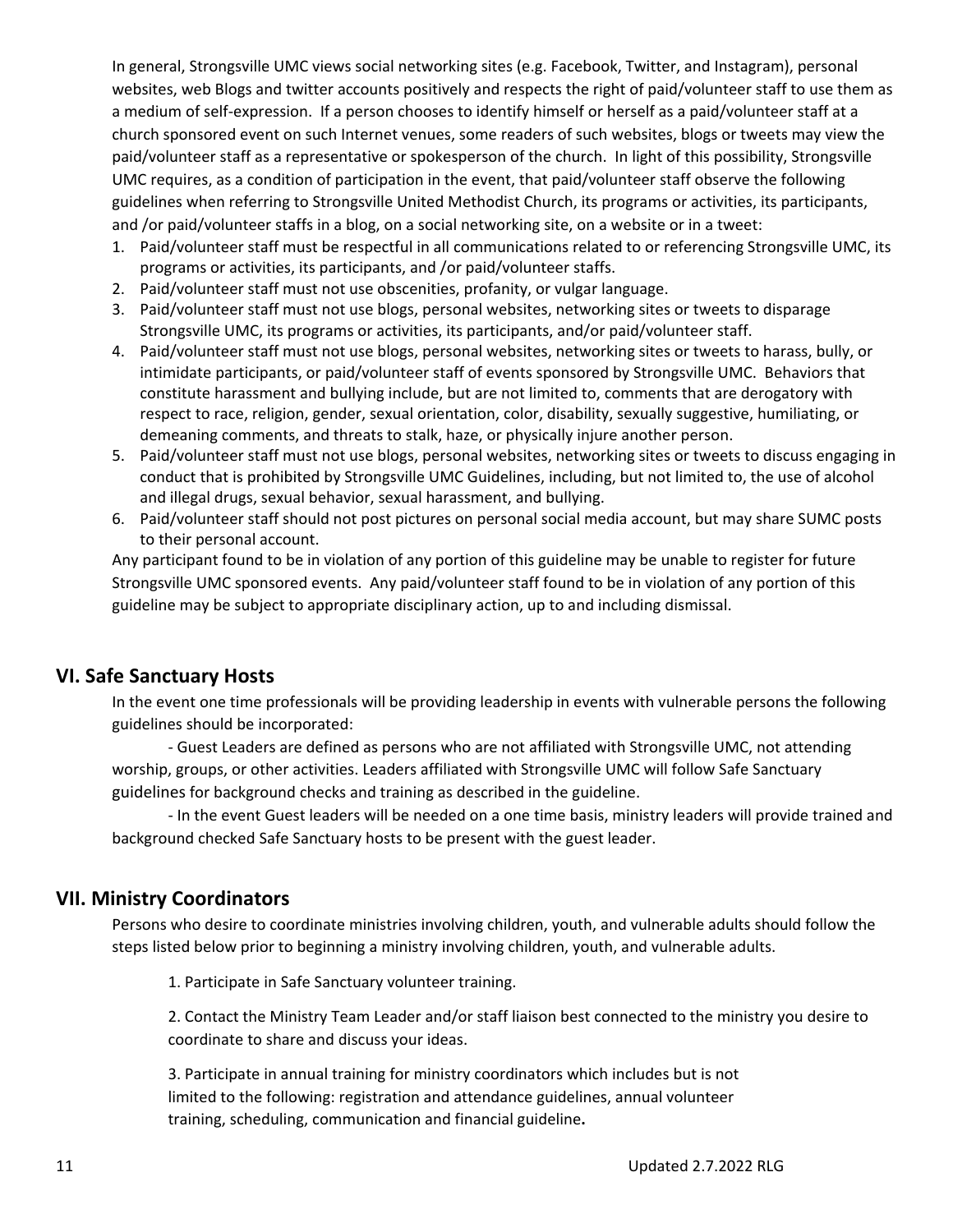### **VIII. Response to Injuries and Accidents**

In order to ensure proper attention was given to an injury or accident, an Accident/Injury report must be completed by the adult supervisor within 24 hours of the incident whenever a vulnerable person is injured. Parents and/or guardians will receive a copy of the Accident/Injury report. (See attached form)

### **IX. Response to Incidents of Indiscretion**

Guideline for dealing with other serious allegations of safe sanctuary violations:

- Behaviors that hinder our mission of creating a safe and welcoming environment undermine leadership/program, and neglect safety should be taken seriously even when such behavior may not be 'illegal.' Reports should be directed to the pastor, staff relating to that program area and/or the event coordinator.
- A resolution should be sought via direct or mediated conversation when possible, barring a situation with an egregious violation.
- If a resolution between parties is not possible, the pastor, staff relating to the program area and Safe Sanctuary ministry group shall have the authority to proscribe a resolution. This may include a review of an individual's future involvement in ministries with vulnerable populations.
- Documentation of all efforts to communicate and resolve the situation. (See attached form)

In the case of an allegation that involves abuse, neglect or other illegal behavior, guidelines for responding to allegations of abuse listed in "Section X ‐ Response to Allegations of Abuse" should be followed.

In addition to the behaviors that are described in section X, there are other behaviors that may be incidents of indiscretion or violations of Safe Sanctuary practices that hinder our mission of creating a safe, welcoming and hospitable environment. Examples of these incidents include a chaperone who continually undermines program objectives or an event planner who neglects training or health and safety concerns, complaints about behavior of volunteers and staff that is not compliant with Safe Sanctuary practices, etc.

When serious concerns arise:

- 1. The ministry coordinator should invite the person raising the concern to talk directly with the person whose behavior is in question. The ministry coordinator should notify their staff liaison and/or pastoral ministry supervisor of the concern.
- 2. If the person raising the concern is unwilling or unable to talk directly with that person, the incident involves a minor or vulnerable person, or if the initial conversation is unproductive, then the ministry coordinator and/or staff liaison for that ministry area and pastor shall meet with the persons involved in the situation to seek resolution. Pastoral care should be extended for any victims involved in the incident.
- 3. Anonymous complaints or evaluations shall be considered unverifiable, and therefore, will have no foundation for being officially addressed.
- 4. Persons whose behavior hinders the goals of the ministry may face review of their participation in leadership for that behavior.
- 5. If the person who is observed in indiscretions of the Safe Sanctuary guideline is the pastor then the person who is raising the concern may report to the Safe Sanctuary Ministry Group and Staff Parish Relations Committee.
- 6. The pastor and/or staff person relating to the program area, and/or Safe Sanctuary representative is responsible for carefully documenting all aspects of the incident using the Incident Report Form.
- 7. The pastor and staff person relating to the program area, and/or Safe Sanctuary representative are responsible for contacting the accused and informing the accused of the nature of the process. The purpose of this meeting is not to interrogate the accused but to discuss the accusation. Any meetings with the accused should include at least two other persons (e.g. pastor, staff, safe sanctuary group member, etc.).
- 8. If the incident is put under investigation by appropriate civil authorities, the investigation will be monitored by the Safe Sanctuary ministry group, pastor and staff relating to the program until there is an outcome.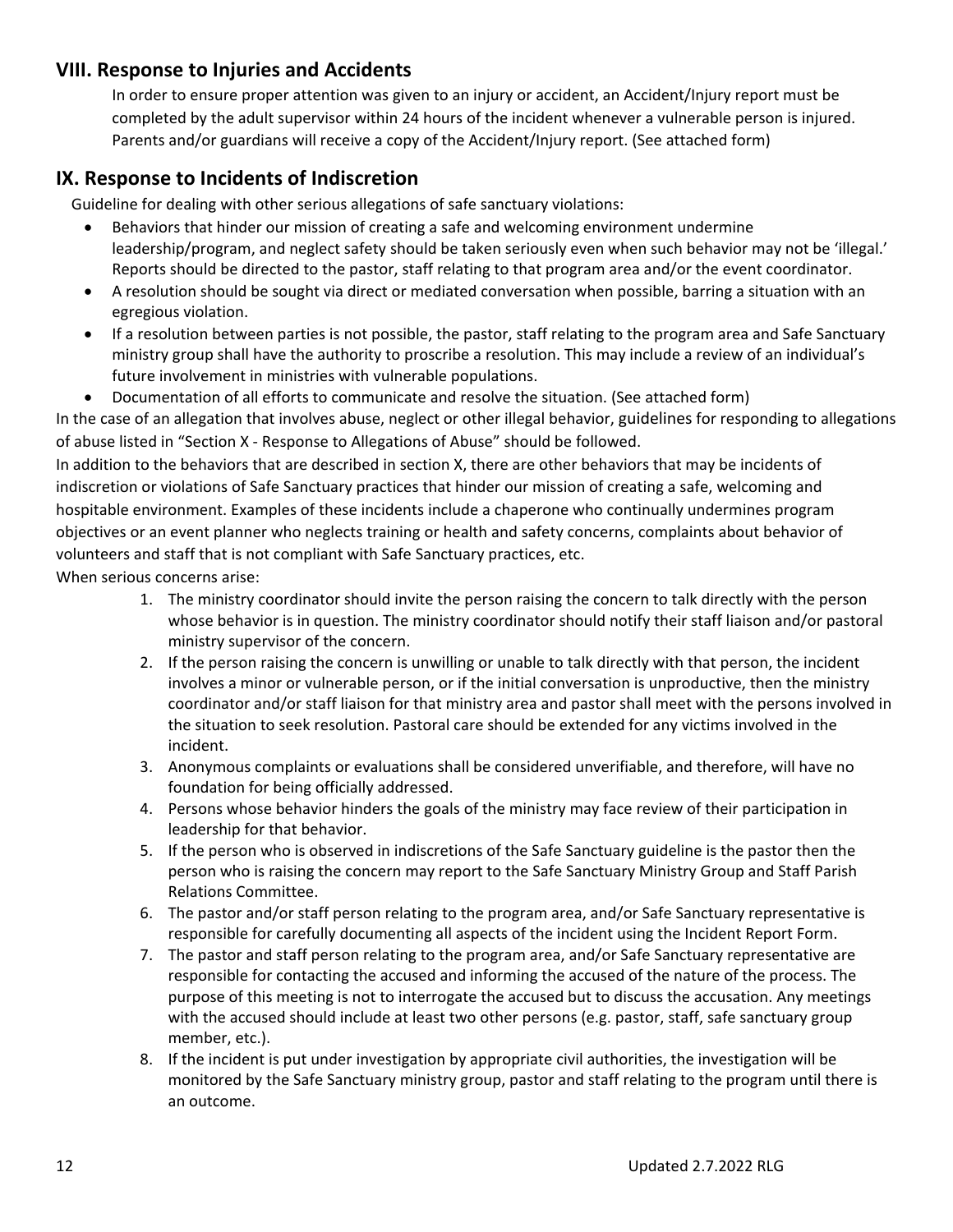- 9. If there is no civil investigation or once the investigation by civil authorities is completed, the Safe Sanctuary ministry group, pastor and staff relating to the program shall jointly consider the incident to determine whether any further actions are needed.
- 10. After conducting an investigation involving all parties, the pastor and staff person relating to the program area shall report the findings to the accused and the Safe Sanctuary ministry group. If it is determined that the person has committed an act of abuse, engaged in an illegal activity or a behavior which compromises Safe Sanctuary practices, the final goal of this process is to establish a future covenant with the offender that regulates their behavior at all levels of involvement in the ministries of the church. This covenant shall include both record of what offending actions were committed and solutions about what should be done in the future.
- 11. If no covenant is established, the accused shall remain suspended from working with youth/children/vulnerable persons until mediation is complete.

All documentation relating to the incident will be confidentially filed in secured Safe Sanctuary files maintained by the Director of Safe Sanctuary. Forms should be filed in an incident folder and with an individual's Safe Sanctuary forms.

### **X. Response to Allegations of Abuse**

As caring Christians, we are committed to protect and to be advocates for vulnerable persons participating in the life of the church. The Church is entrusted to provide an emotionally safe, spiritually grounded, healthful environment for children, youth, and adults in which they are protected from abuse. It is our legal and moral responsibility to report suspected abuse whenever it comes to our attention regardless of where that abuse takes place. We shall report abuse to stop potentially existing abuse and to prevent further abuse. To report abuse is to be a witness to the world of the love and justice of God. Reporting abuse is a form of ministering to the needs of those crying out for help. If abuse occurs, it is our intention to act as an advocate for all affected persons, providing support, information, assistance and intervention. We seek to provide a supportive atmosphere, offering both objectivity and empathy, as we seek to create a climate in which healing can take place.

If abuse is suspected by, observed by or disclosed to a volunteer and/or paid staff member of the church, that person must follow reporting requirements and report the incident immediately to the pastor. If that person is uncomfortable reporting the incident to the pastor, then the alleged abuse should be reported to the staff person who supervises that ministry area.

1. The suspected abuse shall be immediately reported to Children Services or the local law enforcement agency. This is a requirement of the law. (Reference section 2151.421 of The Ohio Revised Code.) Do not attempt an investigation. This should be left to professionals who are familiar with these cases.

### **COMPLIANCE WITH THE PROVISIONS OF THIS GUIDELINE IN NO WAY ELIMINATES THE REQUIREMENT THAT CERTAIN EMPLOYEES COMPLY WITH THE MANDATORY REPORTING REQUIREMENTS OF OHIO REVISED CODE SECTION 2151.421.**

*Ohio Revised Code Section 2151.421 requires mandatory reporting of suspected abuse and neglect. It requires employees of day care centers and child care agencies, and "any persons rendering spiritual* treatment through prayer in accordance with the tenets of a well-recognized religion" to make reports to child protective services. These reports must be made if the individual knows or suspects that a child faces *threat of suffering any physical or mental wound, injury, disability, or condition of a nature that reasonably indicates abuse neglect of the child. In Stark County that report is made by calling 330.455.KIDS. Your name will be kept strictly confidential.*

**IT IS NOT SUFFICIENT FOR THE EMPLOYEE TO MERELY REPORT TO HIS OR HER SUPERVISOR. HE OR SHE MUST REPORT DIRECTLY TO CHILD PROTECTIVE SERVICES AS WELL.**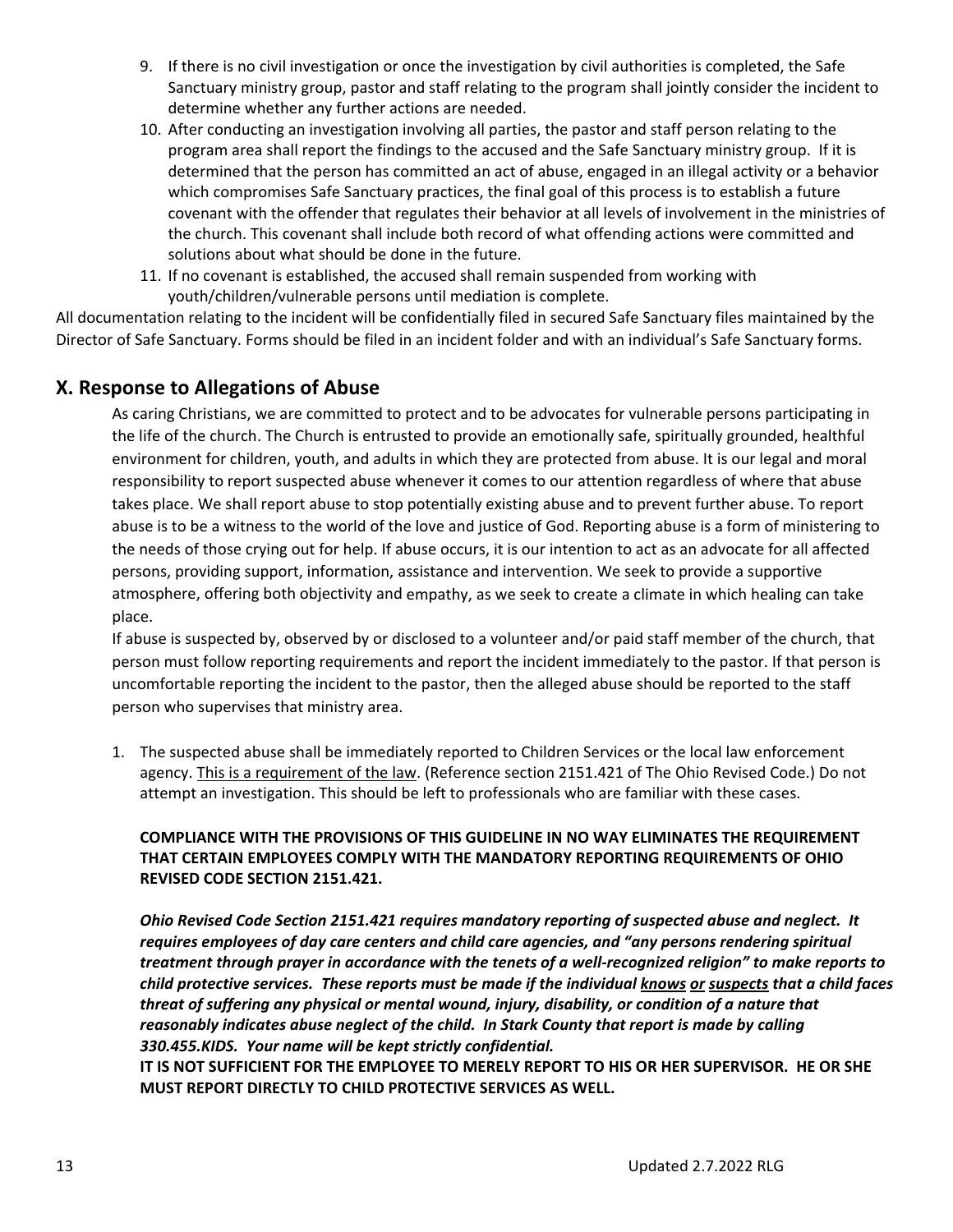2. A written report of the basic information shall be kept to ensure on-going ministry to, and advocacy for, victims and others involved. A form for this purpose shall be available in the education office. This form is to be completed by the person who observed the suspected abuse or to whom the suspected abuse was disclosed.

The report shall be brief and contain only factual information relevant to the situation. It shall be filed in a secure place in order to ensure confidentiality. It shall be written in ink or typed to prevent it from being changed. The church must also file a copy of the report with the bishop's office of the East Ohio Conference, where it will be placed in a secure file.

- 3. After having reported the suspected abuse to Children Services or the local law enforcement agency, the incident is to be reported immediately to the church insurance company and district superintendent by the pastor(s) or administrative staff of the church. The district superintendent will report the allegation to the bishop's office. Do not try to handle this without professional outside assistance.
- 4. The pastor(s) will notify the parents. Do not prejudge the situation, but take the allegations seriously and reach out to the victim and the victim's family. Showing care and support help to prevent further hurt. Extend whatever pastoral resources are needed. Remember that the care and safety of the victim is the first priority. Responding in a negative or non‐supportive manner to the alleged victim may increase the anger and pain of the victim and the victim's family. Future reconciliation will be more difficult and the possibility of conflict increases. Note: if one or both of the parents or legal guardian is the alleged abuser, contact the proper authorities. Follow their advice about notification of the parents.
- 5. Once Children Services or the local law enforcement agency has been contacted and the safety of the child or youth member is secured, the pastor(s) will tell the accused that a report has been made. The accused will be treated with dignity and support. If the accused is a volunteer or paid staff of the church, that person shall be relieved temporarily of his or her duties until the investigation is finished. If the accused is a paid staff of the church, arrangements should be made to either maintain or suspend his or her income until the allegations are cleared or substantiated based on recommendations of SPRC and/or the East Ohio Conference Bishop's office.
- 6. The pastor, district superintendent, or bishop's offices should inform the alleged victim, the alleged victim's family, the accused, and the accused's family of the existence of the process of the East Ohio Conference Communications Department. This committee's mission is to support, guide, and offer options to the alleged victim, the alleged victim's family, the accused, the accused's family, the pastor, and the district superintendent. This committee is appointed by the bishop and may include, but not be limited to, a licensed counselor/social worker with child abuse treatment experience, a licensed psychologist or psychiatrist with child abuse treatment experience, an attorney, a lay person who is a parent and a clergy person.

Any contact with the media shall be handled by the pastor, district superintendent, bishop, or their designated representative. Care will be taken to safeguard the privacy and confidentiality of all involved. The spokesperson should generally convey that the matter is under investigation and any comments made prior to the conclusion of the investigation would be premature.

### **XI. Education of Persons Who Work With Vulnerable Persons**

At least once a year regularly scheduled training focused on Safe Sanctuary best practices for those working with vulnerable persons will be required. Training must be conducted by persons approved to lead Safe Sanctuary orientations by the Safe Sanctuary ministry group and incorporate consistent use of handouts in all trainings. Attendance at this training or a district/conference sponsored training session shall be required of all persons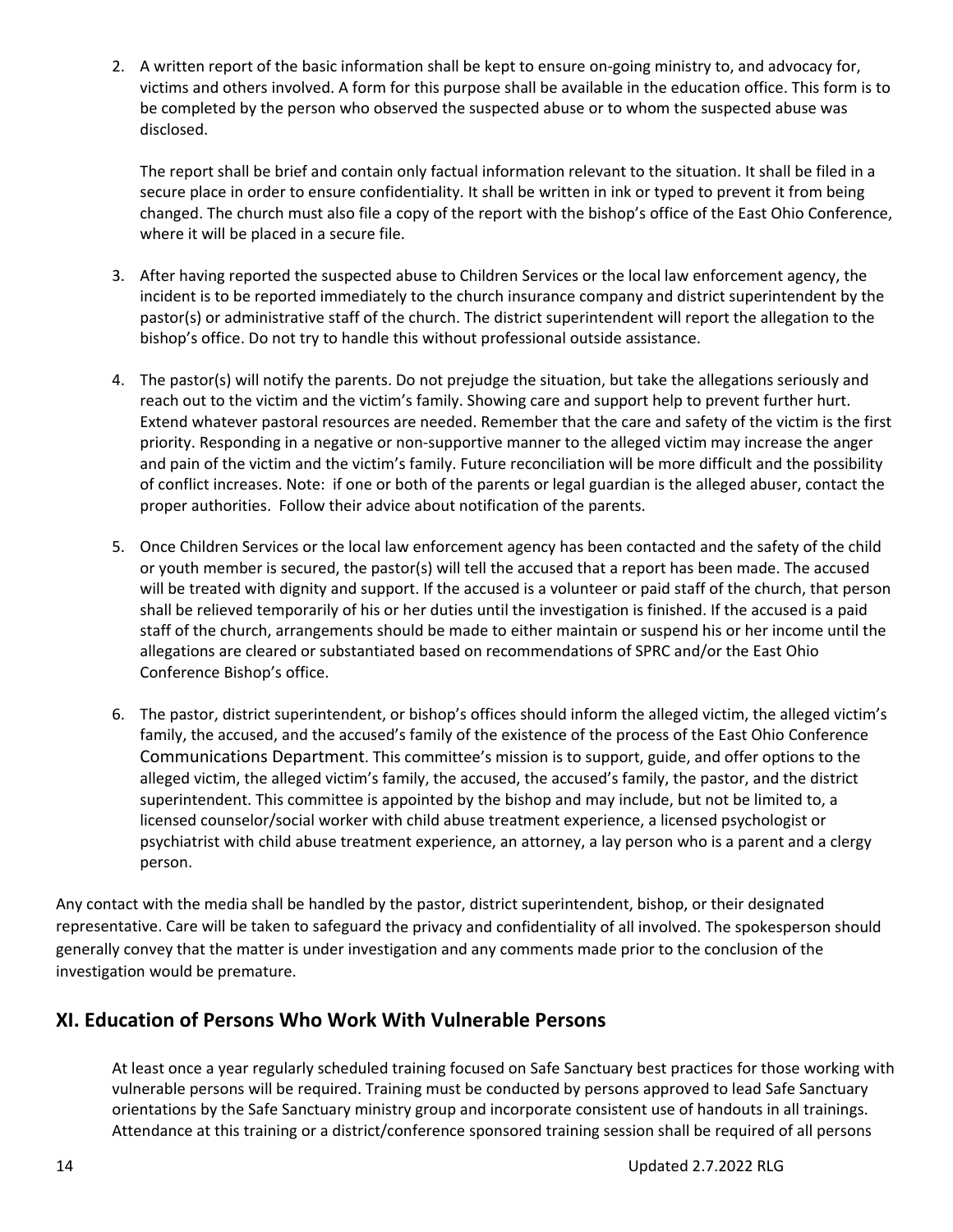who will have direct contact with vulnerable persons in the church's ministry. The church will assume the cost of training.

The training should include, but is not limited to:

- 1. Definition and recognition of abuse and the church's guidelines on reporting abuse.
- 2. The purposes of the guideline as protection for children, youth, and vulnerable persons and for church staff/volunteer workers as well as the ministries of the church.
- 3. The meaning and importance of confidentiality by staff, volunteer workers, paid and unpaid interns.
- 4. The role of one who hears a disclosure
- 5. Use of report forms including registration, attendance, accident/injury incident, emergency medical and photo release forms.
- 6. Maintaining a positive learning classroom environment, including appropriate discipline
- 7. Appropriate behavior for teachers and leaders
- 8. Common age‐level characteristics

#### **Forms and Reports**

Forms for reports and registration are included in the next section of the Safe Sanctuary guideline. Ministry Coordinators and staff can use the templates provided in the guideline to create forms personalized for each activity. The templates include the basic questions, waivers and releases which are required to be included. Additional questions that may be helpful for the event can be added. All forms need to be approved by the Safe Sanctuary group prior to distribution.

### **XII. Sex Offender Attendance Guideline**

Often times the desire to ignore, avoid, and hope for speedy forgiveness is the course of choice when faced with the knowledge of a sex offender in our church congregation. It is important that we focus on behavior of the offender. In doing so, we are in a much better position to hold the person to accountability. This is crucial if we are to provide as much protection as possible for our congregations. We simply cannot be bystanders when we know a person is a convicted sex offender. Developing policy and guidelines for the offender's participation in the church is an important first step. I recommend these be shared with the entire congregation and staff. This can send a clear message to the offender which states we care enough about you to hold you accountable for what you have done.

The hope of these guidelines are to enhance the safety and healing for all concerned. Offender, survivors, victims and congregation can be mutually protected from harm by compliance with the following guidelines and then accountability to an established policy.

A carefully constructed and openly negotiated covenant signed between the offender and the church community should include agreements in the following areas:

- 1. Full compliance with all information regarding restrictions and requirements placed upon the offender as a result of any legal actions. We request a copy of any judgments, conditions of parole, or other documents in which restrictions on or requirements as a result of convictions or judgments are stated. There must never be a situation where the church is helping a person to break terms of their parole.
- 2. If a survivor is present in the community, the survivor initiates any contact or meeting vs. clergy or offender to reach into their healing space.
- 3. It would be inappropriate to ever invite or even allow an offender to reenter the safe sanctuary space of a healing survivor of a crime without prior arrangements and considerations for the survivor.
- 4. Continuous participation in a professional counseling program for the entire time you desire access to this Christian fellowship.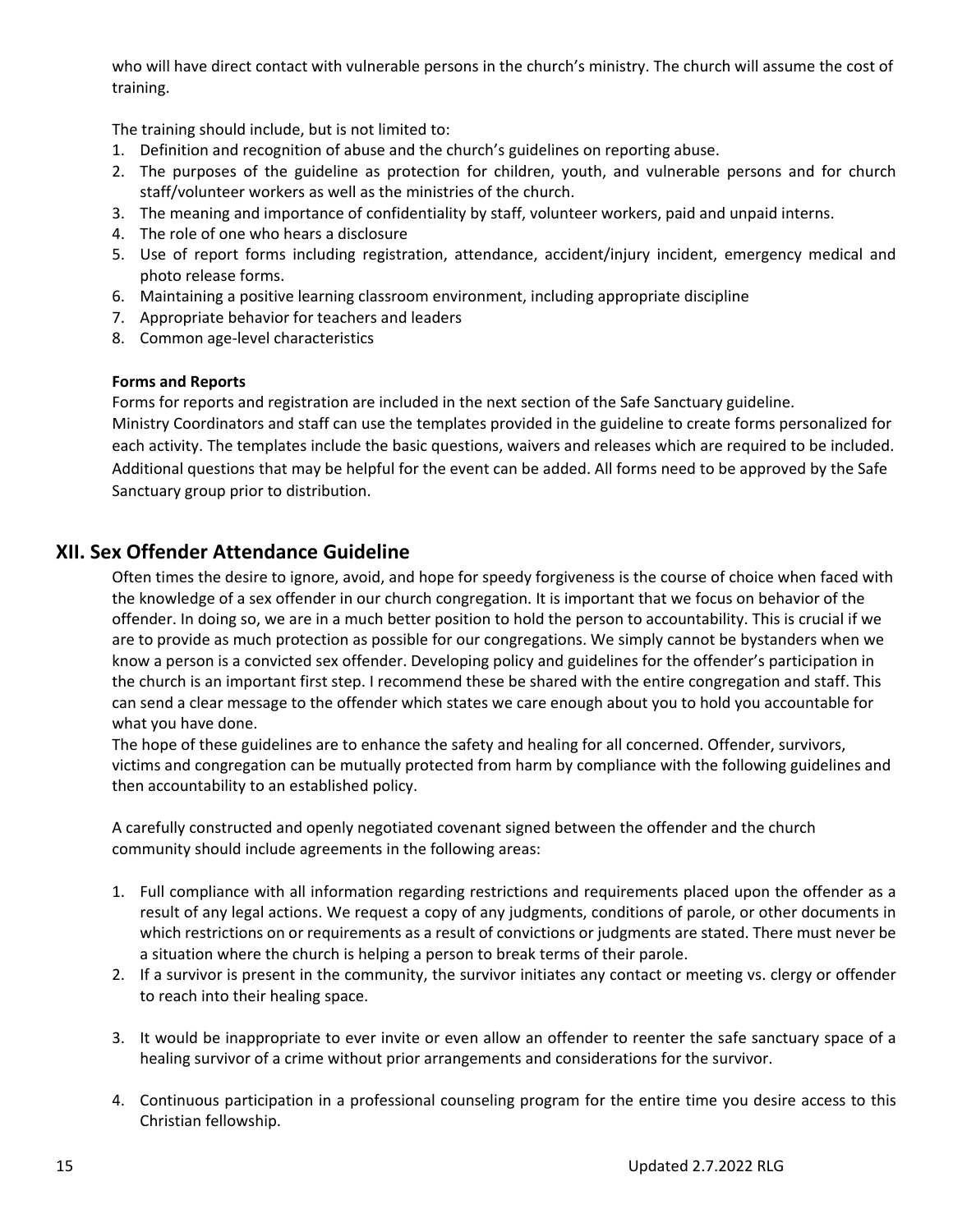- 5. Entrance into and exit out of church buildings may only be through the most direct route from parking lot to the main entrance of sanctuary or church school class/group meeting.
- 6. There can be no role that includes convicted sex offenders which includes contact with children or youth at any time and avoid the church library, nursery, preschool, elementary, junior high or high school areas of the facilities.
- 7. A convicted sex offender must have at least 2 adult "covenant partners" to accompany you while on church property or access to bathrooms.
- 8. It will be important to understand should if an offender decides to relocate and attend another church, we will, in response to our acknowledged Christian, ethical and moral duty, seek to inform the leadership of any such congregation of the factual conditions of these guidelines.

### **XII. Special Issues or Exceptions**

Not every circumstance can be identified or covered in this guideline. Additionally, there are times that enough adults that qualify under this guideline are available or willing to meet the requirements as established by the guideline. Every effort will be made to meet the spirit and intent of the guideline to protect the children from the potential of abuse, as well as protecting the members and the church from false accusations.

For those times that there must be a deviation of the guideline, the sponsor of the event or teacher must submit to the Committee on Education a request for exception or waiver to the guideline. The request must be specific as to why the request is made, how long it will be in effect and what additional precautions (if any) will be in effect. The effort must continue to meet the guideline requirements.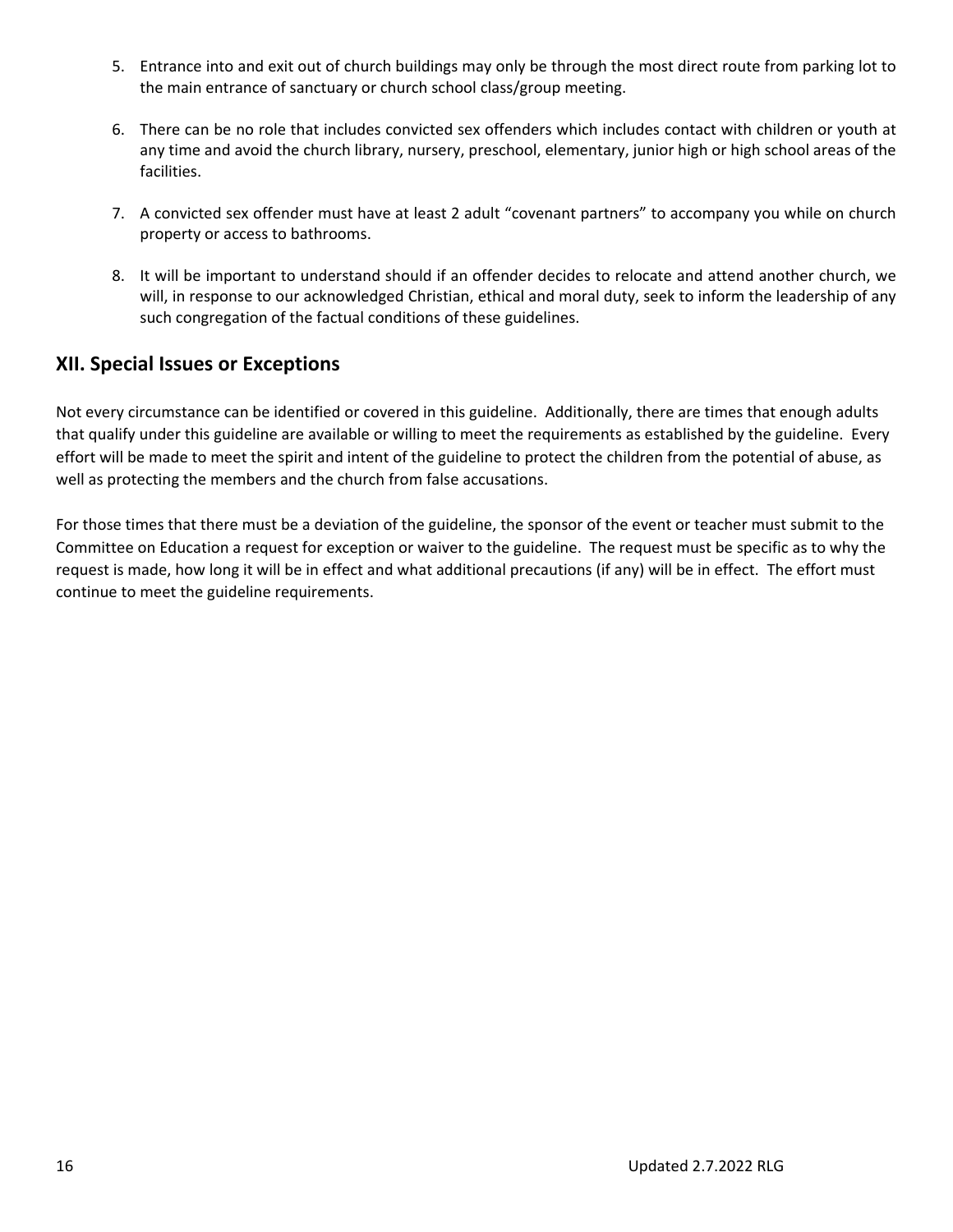## **STRONGSVILLE UNITED METHODIST CHURCH Best Practices and Quick Reference Guide**

Jesus highlighted not only the faith and openness of children, but also their vulnerability. This vulnerability puts children at risk, but it also places them close to God. Their dependence on God may be what Jesus was trying to get his disciples to see as a model for their own faith. This vulnerability and dependence makes the protection and support of the community of faith even more important. Jesus was teaching that, within the community of believers, there must be protection for each of us in our dependence on God and on each other. As followers of Christ, we resolve to protect children in their vulnerability and also to learn from them as we all grow in the faith.

The purpose of the Safe Sanctuaries Guideline of the Strongsville United Methodist Church is:

- 1. To provide guidelines specifically designed to protect children, youth, vulnerable adults, church staff members, and volunteers associated with the activities of the church.
- 2. To establish appropriate ways of responding to alleged, reported, or suspected incidents of abuse.
- 3. To be in a compassionate ministry with the affected persons, the alleged victim, the alleged victim's family, the accused, the accused's family, and the church family.

### **Best Practices…**

- Be present 15-30 minutes before activity begins to prepare and welcome guests. Have children sign in either on the attendance sheet or at designated area for the ministry you are serving in.
- Make every effort to have 2 non-related/non-cohabitating adults present for all activities. Avoid being alone with a student. Contact program leaders if assistance is needed. Roamers may be used for situations when 2 non‐related/non‐cohabitating adults aren't present.
- Ministry Coordinators should record attendance/activity including adults, children and youth present.
- Permission and emergency medical forms are required for all activities for children/youth participation.
- **Restroom Guidelines/Drinking Fountain:** Kids use the restrooms/drinking fountain in the main hallways. Escort children in pairs or small groups; wait outside the door.
	- **If any assistance is needed (especially with young children), ask another volunteer to be present with** you.

**Check‐In Guidelines:** Parents/Guardians will register/sign in children in the Education Area downstairs. Building relationships is an important part of this ministry!

■ Ask if there are special needs, contact info and who will be picking child up and write on sign-in paper.

**Dismissal Guidelines:** Parents/Guardians will come to your group to pick up their children. Please remain with children until all children have been dismissed.

- Ask for the parent/caregiver name, child's name and number, check the name and number on the name tag (preschool  $\rightarrow$  5<sup>th</sup> grade).
- If is also okay to ask for a photo ID and check to see that matches the name you were given when the child came in the morning.
- Be sure to send home anything the kids received that day, especially info for families!
- If you have children in your group that belong to other volunteers, please keep them with you until all other children have been picked up and then walk them to their parent, grandparent, or caregiver.

Be aware of any allergies or special circumstances for any students in your group. Specific information will be listed on the student roster in group folder or written by parents on the sign-in sheets.

- Parents/Guardians are entrusting their children to us. It's important to be good stewards of that trust and respect and protect confidential information. We are required by the state of Ohio to report suspicions of abuse and neglect. Refer to the Safe Sanctuary Guideline for definitions of abuse and neglect. Please contact Pastor Dave, Pastor Hannah, Pastor Matt, Leanne Gruss or Carol Williams regarding any situations.
- Be mindful of the age level characteristics and developmental stage of the children you are working with. Use lots of positive reinforcement and encouragement!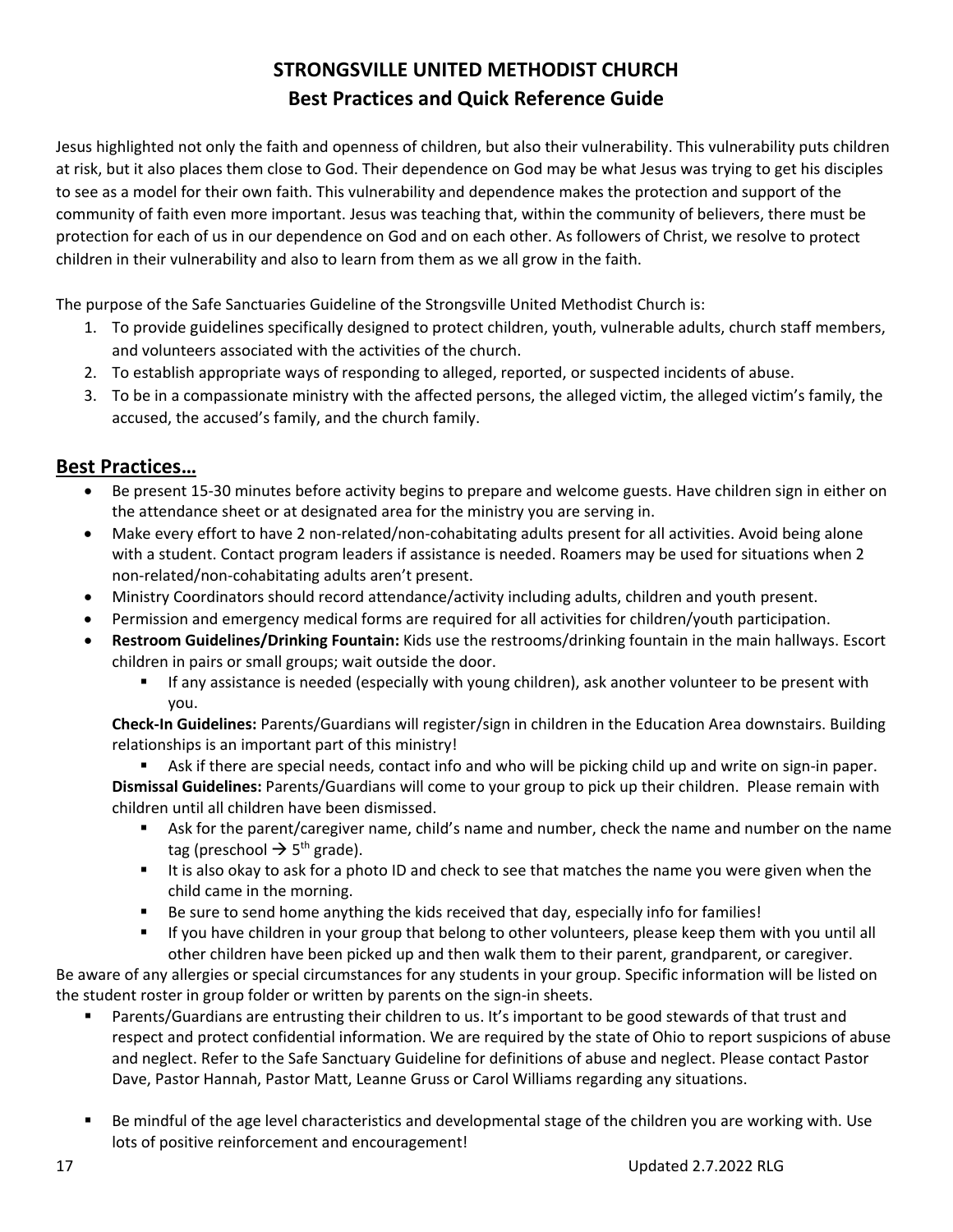- Practice appropriate forms of touch. 3 safe places to touch a child are hand, shoulder and upper back. Never against a person's verbally or non‐verbally expressed discomfort, such as crossed arms or stepping back.
- Be aware of the location of emergency information. Fire escape and tornado guidelines and the location of first aid kits are posted near the door of each room.
	- $\circ$  Be mindful about keeping doors open or utilizing doors with windows when working with children and youth.
	- $\circ$  Keep your eyes on your group. Know how many children are there and count them frequently!
- If someone gets hurt or you need assistance, contact the church office. Injury/Accident reports will need to be completed and a copy given to parents/guardians.

### *Please call, text, or email any of the following if you need assistance:*

*Church Office: office@strongsvilleumc.org | 440.238.6135 Pastor Dave: daves@strongsvilleumc.org Pastor Hannah: hannahw@strongsvilleumc.org Matt Whisenhunt (Pastor of Urban Ministries off‐site): MattW@Strongsvilleumc.org | 440‐941‐6232 Leanne Gruss (Children's Director): leanneg@strongsvilleumc.org | 330.221.0956 Luke George (Youth Director): lukeg@strongsvilleumc.org | 440.340.1012*

### **Quick Reference…**

### **ADULT LEADER GUIDELINE**

- Adults who serve with children, youth or vulnerable adults must complete an application, be trained, and have a completed background check on file with the church office.
- Each classroom/meeting space needs to have two adults present at all times for the safety of both the adults and the children/students.
- Registration Forms with emergency/medical information are available in the church office or from the leader in charge of the event.

#### **SUPERVISION OF CLASSROOM ACTIVITIES**

A concerted effort will be made to provide two adults for all classroom activities involving children and youth. When two adults are not available, a designated person will periodically check the rooms and be aware of the children/youth's whereabouts if they leave the classroom area. While recognizing the important role of youth volunteers in children's ministries and in an effort to ensure a safe environment, all activities involving children and youth will be supervised by at least one adult who is nineteen years of age or older. Persons supervising activities must be at least five years older than the children or youth they are supervising.

#### **SUPERVISION OF NON‐CLASSROOM ACTIVITIES**

At least two adults will be present for all non‐classroom activities involving children and youth.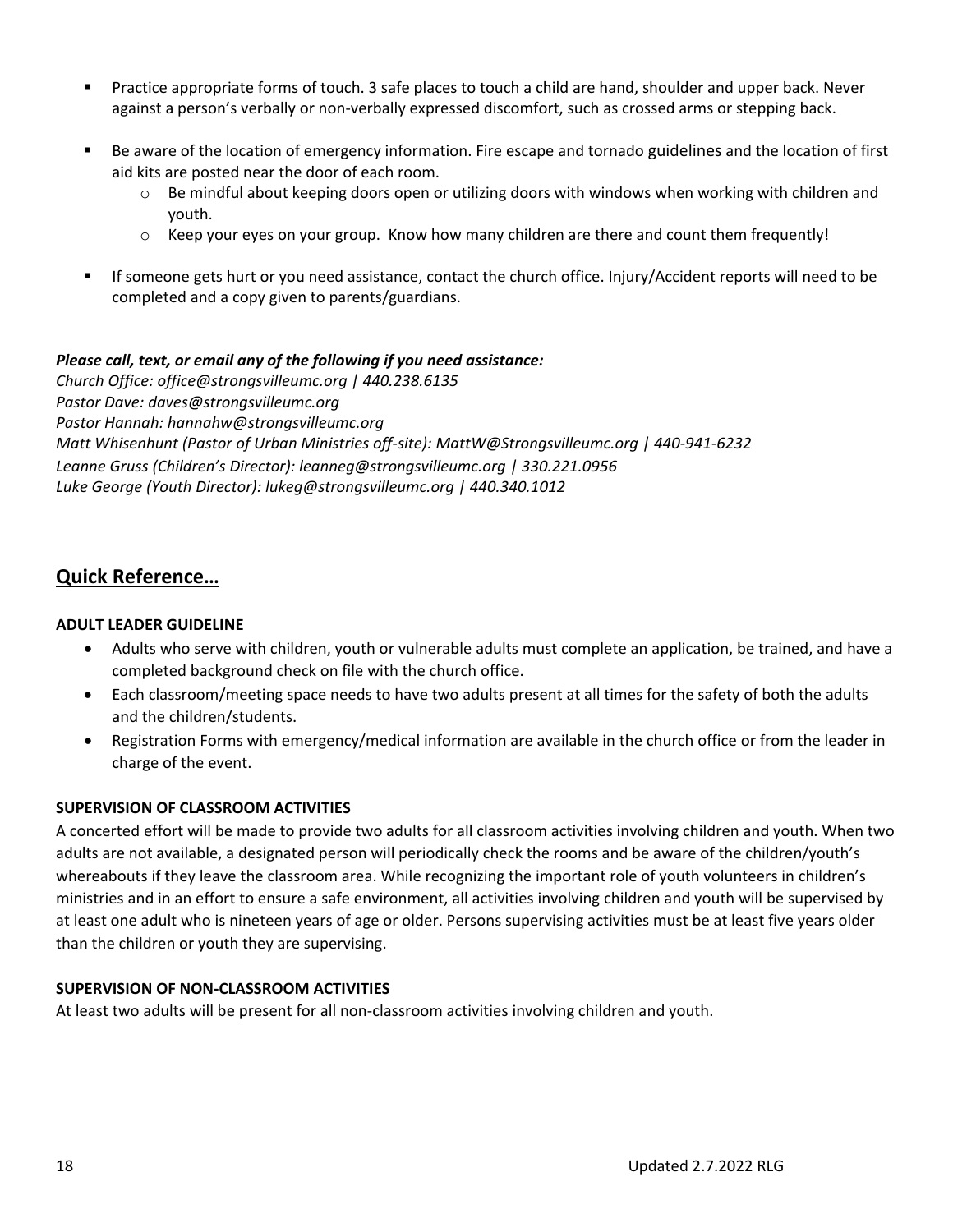#### **OPEN DOOR GUIDELINE**

Parents/guardians, volunteers, or staff of the church may visit and observe the program at any time.

### **Child/Youth Advising**

In instances of child/youth conversations where circumstances dictate that conversation will be most effective on a one‐ on‐one basis, church staff may meet individually with a child/youth with the awareness and previous consent of that individual's parent or legal guardian. Exceptions to consent may be made for emergencies. Conversation should take place in an open and/or visible setting. Volunteers should share conversations with the pastors or staff who supervise the ministry they are involved in and encourage student to speak with staff or pastor.

### **Dismissal from Group Events**

In group events, it may be inevitable that one child's or youth's transportation from the event arrives after all other children/youths' transportation has arrived. In those circumstances, a child/youth may unavoidably be in the individual presence of an adult. In the event this circumstance is unavoidable, the adult in charge should exercise best practices for the well‐being of vulnerable persons.

Youth are not allowed to leave the church unsupervised during an event without parental permission on file. Parents will be notified of any infractions of this guideline.

### **OFF‐SITE TRIP AND RETREAT SUPERVISION**

- There shall be at least two adults present for all trips, retreats, and other times that children/youth gather at or away from the church building.
- There shall be at least one adult of each gender present at co-ed overnight events. At single gender overnight events, at least one of the two or more adults present will be of the same gender as the children/youth.
- In situations where two adults are not available per room where children/youth are staying overnight, then no adult should stay alone in a specific room with the children/youth. Parents should be made aware of housing accommodations.
- Permission slips including permission for emergency medical care shall be carried by the person in charge of each trip and/or retreat.
- Parent must receive contact info to include:
- start/stop times, location of event, program content, lodging information, covenant rules expected of their child
- Staff/volunteer/drivers must receive: all contact information for parents, signed parent/guardian permission/liability form, health/emergency information

#### **DRIVING AND TRANSPORTATION**

- Drivers must be known to the designated leader of the event.
- Drivers must have a current driver form on file as well as a valid state driver's license, proof of insurance, and be at least 21 years old.
- Drivers must obey all traffic laws and speed limits.
- All passengers including adults must use an individual seat belt while traveling.
- Drivers must transport more than one student at a time
- Students are not permitted to drive as part of youth events, transporting other youth.

### **SOCIAL MEDIA AND TECHNOLOGY**

Given the increased use of technology and social media in the life of the church and its individual members, faith communities have a responsibility to define social media guidelines that uphold the covenant to create Safe Sanctuaries for vulnerable persons. All persons serving in ministries with children, youth and vulnerable persons should following the guidelines for the use of social media, technology and the internet as stated in Strongsville UMC's Safe Sanctuary guideline.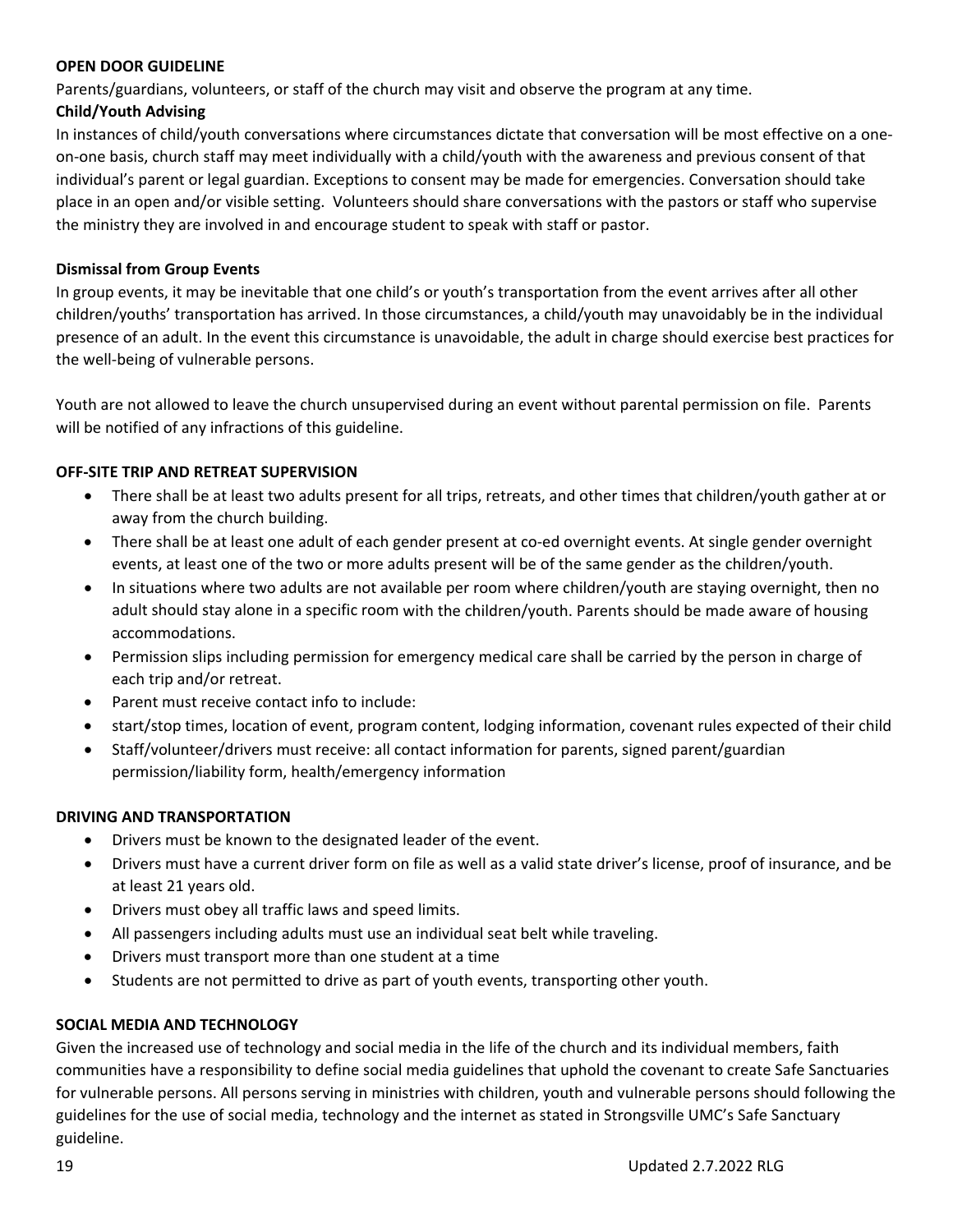Important highlights Include:

- Volunteers and staff must not post photos or video that identifies vulnerable persons by name, address, or other specific identification on any online site or printed publication without written consent from a parent or legal guardian.
	- o Furthermore, volunteers and staff may not post photos or videos of vulnerable persons on their own personal social media accounts including, but not limited to: Facebook, Snapchat, Twitter, Instagram, etc.
- When checking in on Foursquare, Facebook, or any location tagging social media, only "check in" yourself. Never check in minors. Be sensitive to tagging or revealing other participants' location without their expressed permission. Rather, create a hashtag to facilitate conversation.
- No adult shall initiate social media (Facebook, Snapchat, etc.) contact with or "friend" a vulnerable person. When accepting the "friend" requests of a vulnerable person, care should be taken to respect the ministry and discipleship work of the local faith community to which they belong. Any conversations on Social Media with vulnerable persons shall occur in open channels, or with multiple parties present in the conversation thread.
- When emailing, texting, tweeting, posting or messaging a vulnerable person, adults should copy another adult (ideally a parent or guardian) on the message, or post it in a public venue (i.e. a Facebook wall as opposed to a private message). This will allow adults to maintain the "two adults present" Safe Sanctuaries standard when using social media. Platforms promising discrete conversations and secrecy (Snapchat, etc.) should be avoided.

### **RESPONSE TO ACCIDENTS, INJURIES, ALLEGATIONS OF ABUSE**

- In order to ensure proper attention was given to an injury or accident, an accident/injury report must be completed by the adult supervisor within 24 hours of the incident whenever a vulnerable person is injured. Parents and/or guardians will receive a copy of the Accident/Injury report. (Forms are available in the education office).
- If abuse is suspected by, observed by or disclosed to a volunteer and/or paid staff member of the church, that person must follow reporting requirements and report the incident immediately to the pastor. If that person is uncomfortable reporting the incident to the pastor, then the alleged abuse should be reported to the staff person who supervises that ministry area. A call to 696‐KIDS is required as well.